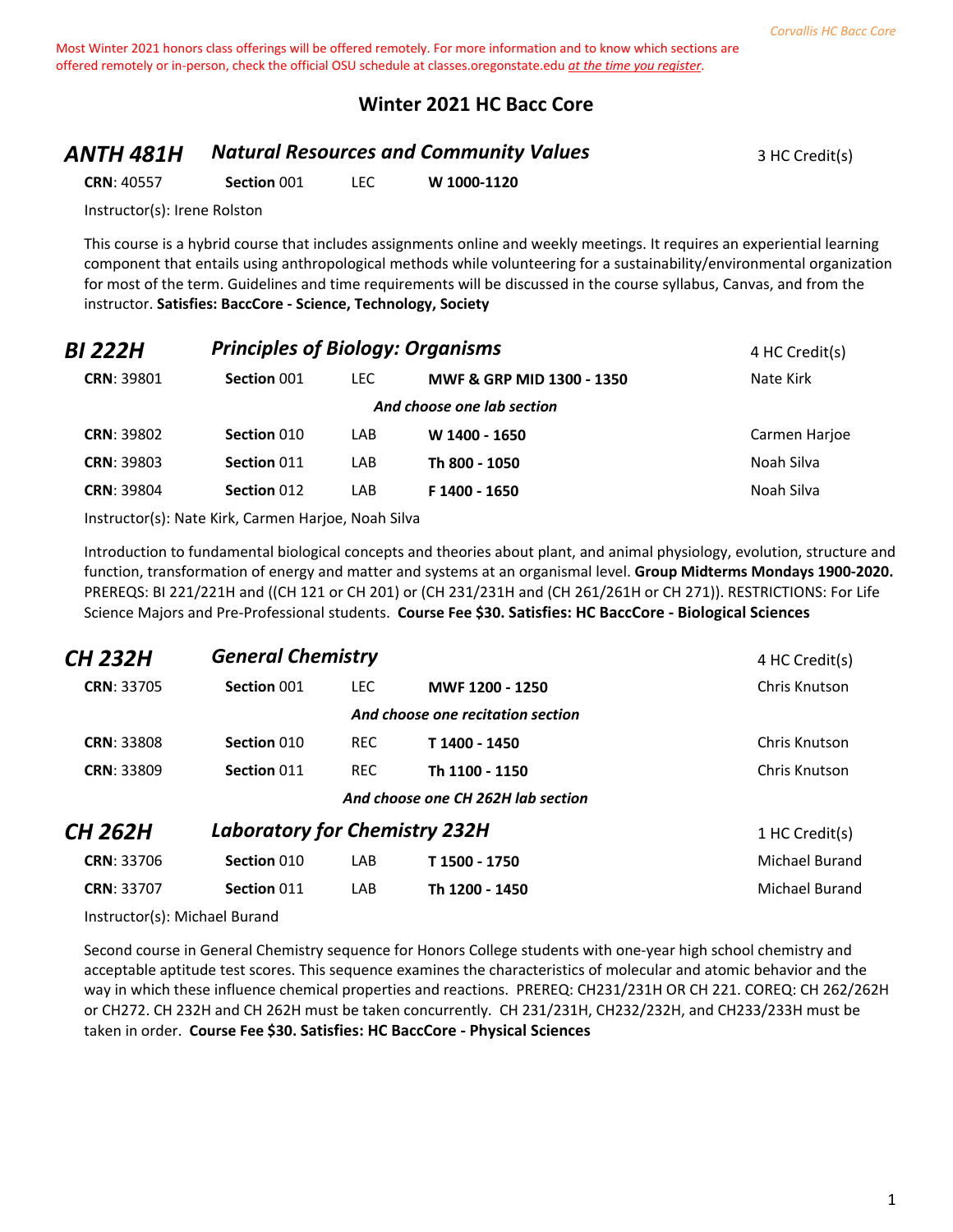#### *ES 223H Survey of African American Studies II* **4 HC Credit(s)** 4 HC Credit(s)

**CRN**: 39806 **Section** 001 LEC **TTh 1400 - 1550**

Instructor(s): Robert Thompson

An interdisciplinary survey of the African American experience from World War I to the present. **Satisfies: HC BaccCore - Difference, Power, and Discrimination**

| 4 HC Credit(s) |
|----------------|
|                |

**CRN**: 39807 **Section** 001 LEC **TTh 1600 - 1720**

Instructor(s): Jon Lewis

This class will closely examine the important films and filmmakers of post-rating system Hollywood (1968-present). Of additional interest will be the transitions and transformations in the business of developing, producing, distributing, and exhibiting motion pictures in modern Hollywood. **Satisfies: HC BaccCore - Literature and the Arts**

| HC 199            | <b>Honors Writing</b> |      |                    | 3 HC Credit(s) |
|-------------------|-----------------------|------|--------------------|----------------|
|                   |                       |      | Choose one section |                |
| <b>CRN: 32334</b> | Section 001           | LEC. | MWF 1000 - 1050    |                |
| <b>CRN: 30956</b> | Section 002           | LEC. | MWF 1100 - 1150    |                |
| <b>CRN: 33310</b> | Section 003           | LEC. | TTh 1000 - 1120    |                |

Instructor(s): Eric Hill

Becoming a critical reader and thinker promotes clear writing and verbal communication. You will hone your skills in a discussion/debate format, along with frequent in-class writing assignments and presentations. You will also further develop your abilities to be a critical reader. We will be examining texts from many disciplines and on a variety of topics; you will also bring in examples for discussion. The research paper, which includes both formal documents and informal writing, will focus on an ethical/controversial issue or current research within your discipline; this will include field and library research. PREREQ: WR 121/121H. **Satisfies: HC BaccCore - Writing II**

# **HSTS 417H History of Medicine All Accords** 4 HC Credit(s)

**CRN**: 38114 **Section** 001 LEC **TTh 1000 - 1150**

Instructor(s): Linda Richards

History of medical theory and the changing role of the physician; internal development of medicine as a discipline as well as a profession; relationship of medicine's development to general changes in science and culture. **Satisfies: HC BaccCore - Science, Technology, Society**

# *MUS 101H Music Appreciation: A Survey* 3 HC Credit(s)

**CRN**: 36874 **Section** 001 LEC **MWF 900 - 950**

Instructor(s): Kimary Fick

Dealing primarily with the Western classical tradition, the course focuses on developing perceptive listening skills through the study of musical forms and styles. This course will involve greater student engagement through a variety of teaching methods. In addition to traditional lectures, students will participate in active, small-group discussions; present group presentations; write short, in-class responses to readings; attend local concerts; and write a concert review. **Satisfies: HC BaccCore - Literature and the Arts**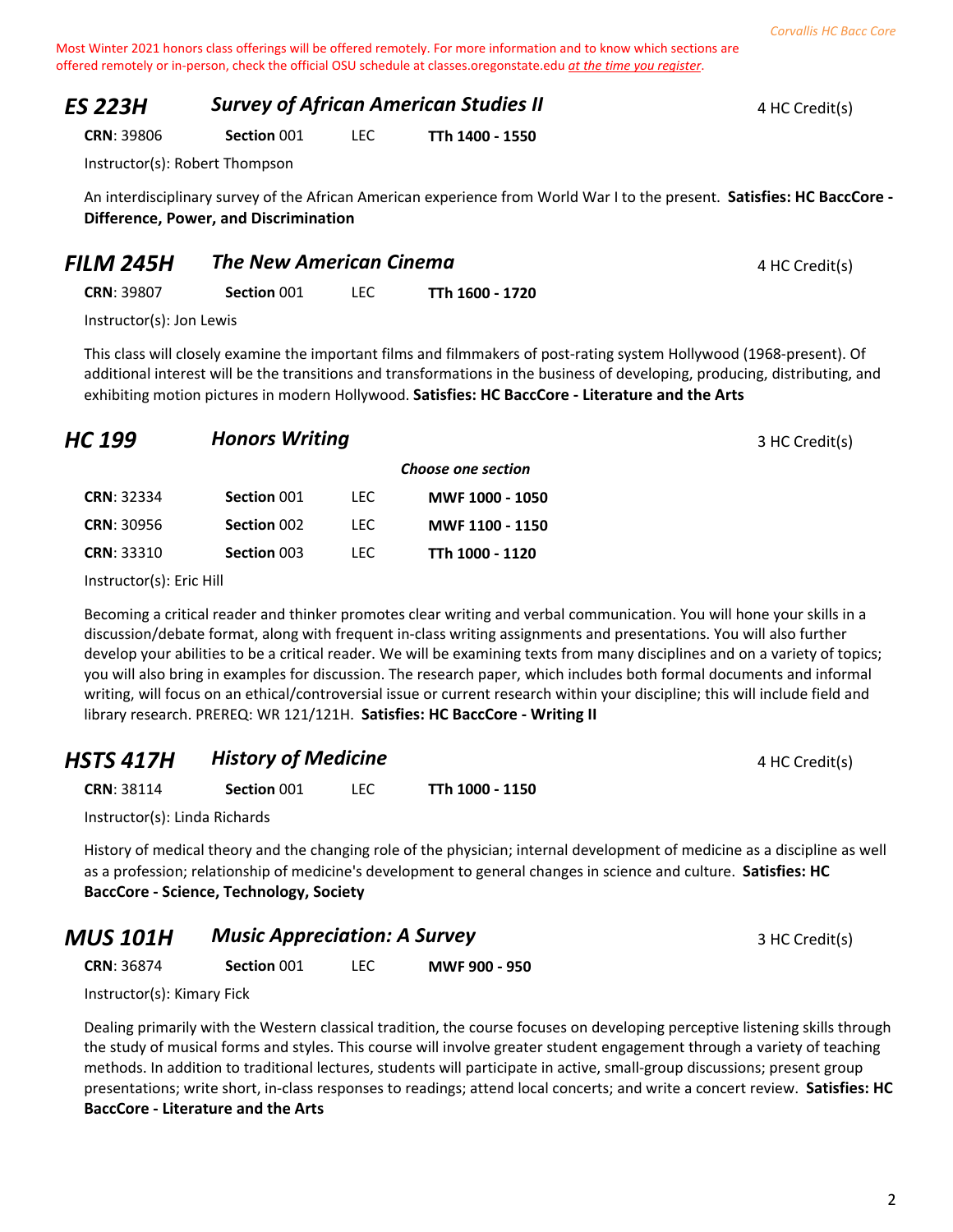# *PAC 293H Interdisciplinary Yoga: Mindfulness Skills* 1 HC Credit(s)

**CRN**: 36875 **Section** 001 ACT **Th 1400 - 1550**

Instructor(s): Tsipora Berman

Journey to the seen and the unseen through a multi-sensory, interdisciplinary, transformative study of mindfulness utilizing a fun, creative variety of individual and group mind/body practices applicable to everyday life and across academic disciplines. Develop your own imagination, intuition, inspiration, integration, and interpretation including 15 sensory perceptions to live to your highest potential with resilience to navigate the challenges of personal and professional endeavors. You will unravel the mysteries of why the 8,000-year-old science of Yoga is all encompassing, integrated with Positive Psychology, Physics, Neuroscience, Human Biology, and grounded in the eight-part awakening process. From STEM to Liberal Arts, from Education to Sports, from Political Science to World Health, students from any discipline will co-create a research-based platform from which to expand self-awareness to support your particular contribution to the world.

This course is designed to introduce students to the practice and understanding of interdisciplinary yoga with a focus on mindfulness skills. The style of yoga presented in this course originated in India thousands of years ago. It is one of the oldest systems for personal development in the world, encompassing body, mind and spirit. This course is an integrated, experiential, multisensory study of mindfulness principles through the experience of the basic level 1 Yoga postures, various forms of meditation, breathing practices, reflection and sharing. Based on broad, all welcoming, practice of Kripalu Yoga, Experience the smoothness of vinyasa flows, the intensity of holding postures and the freedom of your own personal style: Asana, Breath, and Meditation all happen simultaneously.

Each class will include: Coming into the present moment by centering the body, mind, and breath. Warm-up exercises that synchronize breath with movement, as means of inducing concentration and preparing the body, Creative asana sequences designed to stretch, strengthen and balance the body including standing and balancing, forward and back bending, spinal twists, lateral bends and inversions. Classes often include meditation-in-motion; Classes close with integration through relaxation and meditation. **Course Fee: \$49. Satisfies: HC BaccCore - Fitness**

| <b>PH 213H</b>    | <b>General Physics with Calculus</b> |      |                            | 4 HC Credit(s) |
|-------------------|--------------------------------------|------|----------------------------|----------------|
| <b>CRN: 38473</b> | Section 001                          | LEC. | MWF 1300 - 1350            |                |
|                   |                                      |      | And choose one lab section |                |
| <b>CRN: 38541</b> | Section 010                          | LAB  | W 1400 - 1550              |                |
| <b>CRN: 38474</b> | Section 020                          | LAB  | W 1600 - 1750              |                |
|                   |                                      |      |                            |                |

Instructor(s): Weihong Qui

A comprehensive introductory survey course intended primarily for students in the sciences and engineering. Topics include mechanics, wave motion, thermal physics, electromagnetism, and optics. Elementary calculus is used. PREREQS: MTH 254/254H and PH 212/212H. **Satisfies: HC BaccCore - Physical Sciences**

#### **PH 222H Recitation for Physics 212** 1 HC Credit(s)

**CRN**: 32580 **Section** 001 REC **T 1100 - 1150**

Instructor(s): Ethan Minot

Honors recitation reserved for HC students enrolled in lecture/lab section of PH 212 or PH 212H. One-hour weekly session for the development of problem-solving skills in calculus-based general physics. COREQ: PH 212/212H. **Graded: P/N. Satisfies: HC BaccCore - Physical Sciences**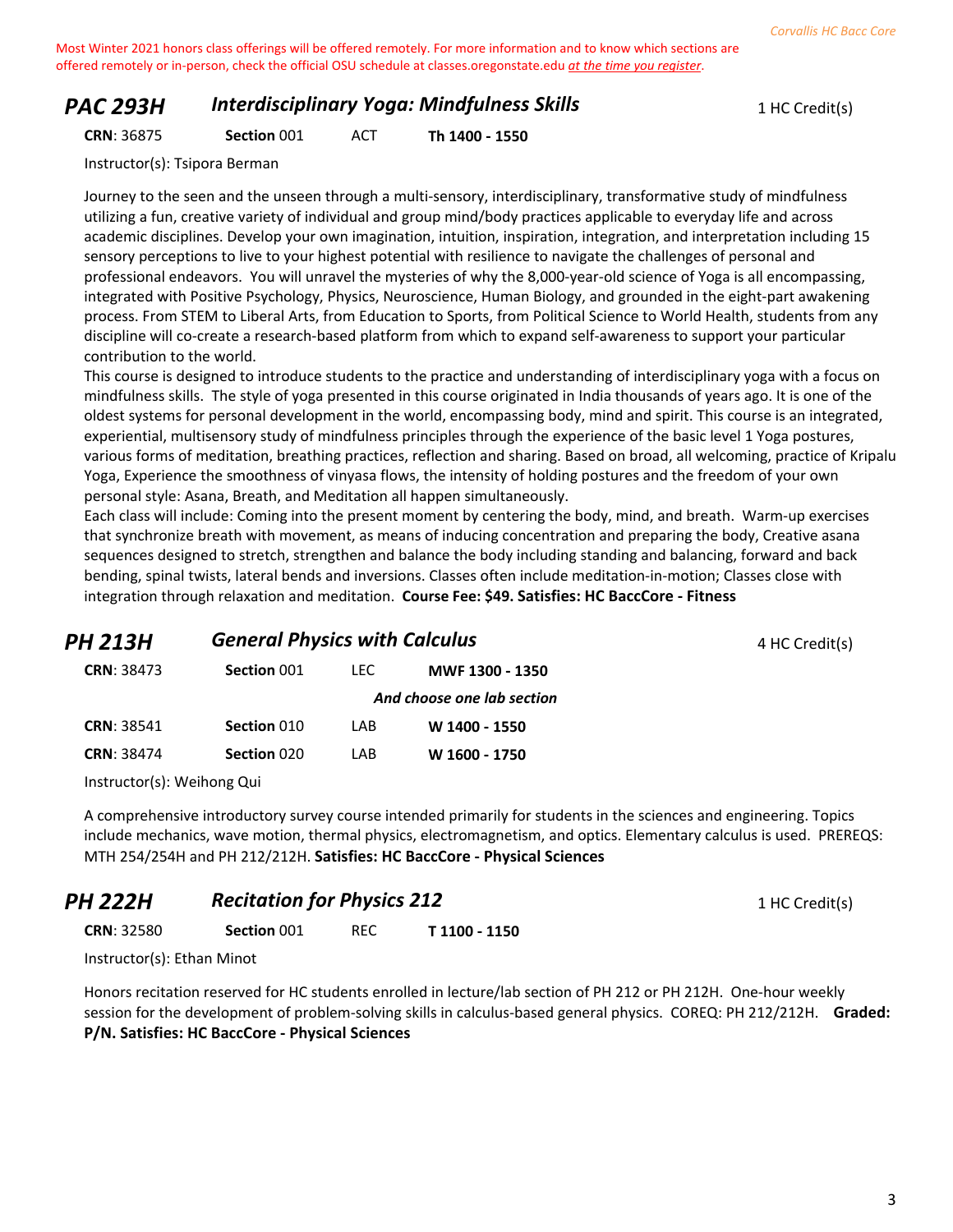# **PH 223H Recitation for Physics 213** 1 HC Credit(s)

*Choose one section*

**CRN**: 32579 **Section** 001 REC **Th 1100 - 1150**

Instructor(s): Liz Gire

Honors recitation reserved for HC students enrolled in lecture/lab section of PH 213 or PH 213H. One-hour weekly session for the development of problem-solving skills in calculus-based general physics. Coreq: PH 213/213H. **Graded: P/N. Satisfies: HC BaccCore - Physical Sciences**

# **PH 313H** *Energy Alternatives* 3 HC Credit(s)

**CRN**: 36876 **Section** 001 LEC **MWF 900 - 950**

Instructor(s): Randall Milstein

After completing PH 313H, students will be able to define energy and power, and to list the basic forms of energy, from the viewpoint of physics, and classify energy based on the way power is generated (renewable and non-renewable energy sources) such as hydropower, wind power, geothermal power, solar power, ocean wave power, nuclear power. Students will understand the main types of hydropower plants, and calculate the power wind carries, and know the efficiency and advantage/disadvantages of several types of wind turbines. Students will understand the two major techniques of converting solar power to electric power (concentrated solar power plants and photovoltaic panels); about geothermal resources and how Earth's heat is harnessed for generating power; about ocean wave power converted to electricity; about electric cars, high-capacity batteries, fuel cells, and the infrastructure needed to make electric vehicles competitive to gasoline powered transportation; about biofuels and converting biomass into gasoline-like and diesel-like products; about sending electric power over long distances. Students will know the global distribution of major fossil fuels, and the approximate time before these non-renewable resources run out. **Satisfies: HC BaccCore - Science, Technology, Society**

# **PHL/REL 160H Quests for Meaning: World Religions** 4 HC Credit(s)

*Choose PHL 160H or REL 160H, not both*

| <b>PHL 160H</b> | <b>CRN: 35340</b> |  | <b>Section 001 LEC TTh 1000 - 1150</b>            |
|-----------------|-------------------|--|---------------------------------------------------|
| <b>REL 160H</b> |                   |  | <b>CRN: 35341 Section 001 LEC TTh 1000 - 1150</b> |

Instructor(s): David Arnold

A survey and analysis of the search for meaning and life fulfillment represented in major religious traditions of the world, such as Hinduism, Buddhism, Taoism, Zen, Confucianism, Judaism, Christianity, and Islam. **Satisfies: HC BaccCore - Cultural Diversity**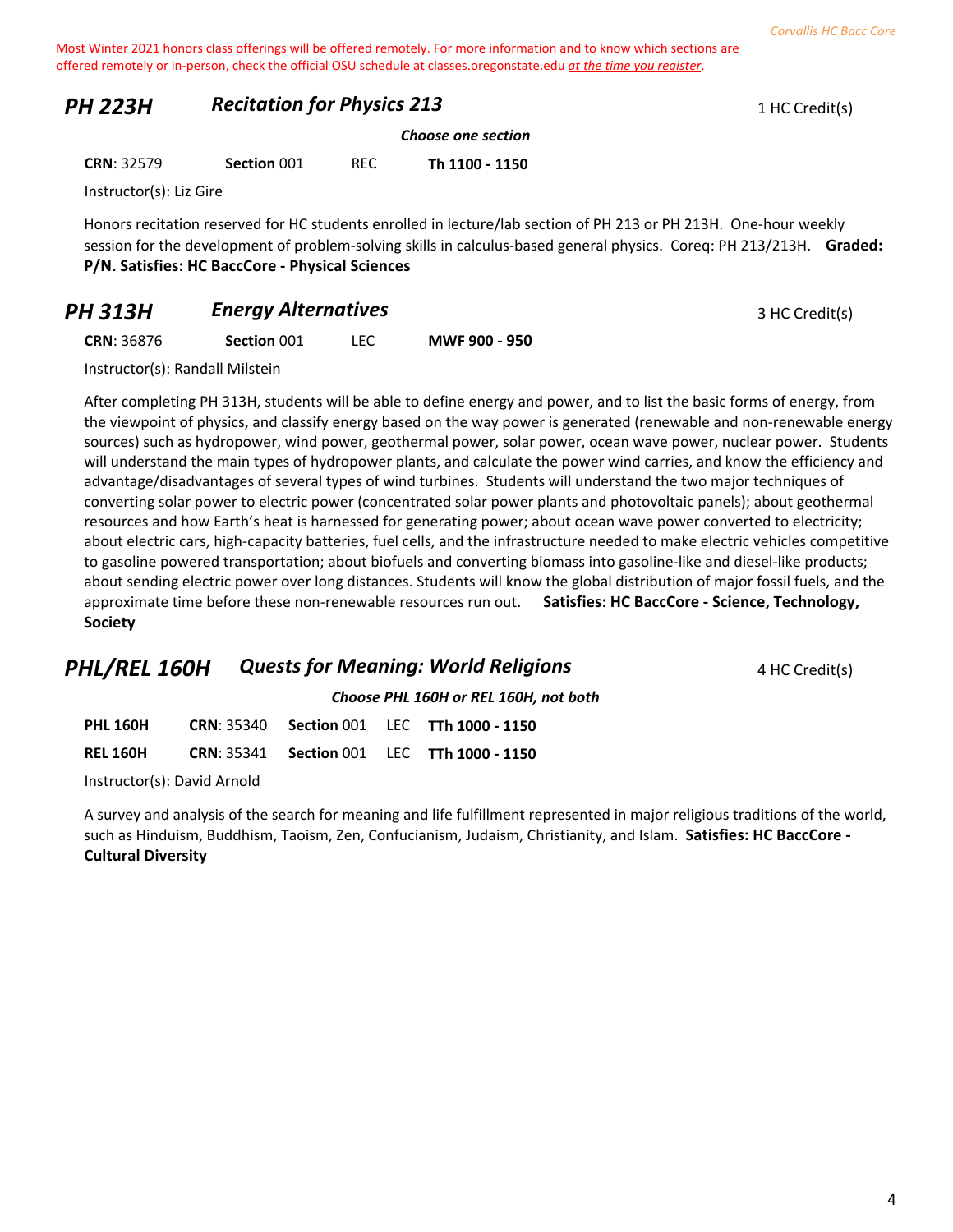# **PHL/REL 443H** *World Views and Environmental Values* 3 HC Credit(s)

*Choose PHL 443H or REL 443H, not both*

| <b>PHL 443H</b> | <b>CRN: 39836 Section 001</b> | LEC MW 1400 - 1520                                     |
|-----------------|-------------------------------|--------------------------------------------------------|
| <b>REL 443H</b> |                               | <b>CRN: 39843 • Section 001 • LEC • MW 1400 - 1520</b> |

Instructor(s): Rob Figueroa

Human societies are characterized by a specific relation to nature. The way in which this relation is understood and implemented in narrative, policies, norms, and habits, reveals the way in which a society understands itself, how it is constituted and on which basic, shared values it rests. In this class we will explore and compare different models of the relation to nature and discuss the different forms of environmentalism that stem from them. We will examine leading ideas such as 'Sustainable Development', the 'Green Economy', and the debate revolving around 'Ecosystem Services' and their valuation. We will also engage with perspectives that question the Western model of development, like 'Degrowth' and 'Ecofeminism' or the vision of a 'Radical Ecological Democracy' developed by Indian environmental activists and the concept of 'Buen Vivir' (Living Well) stemming from indigenous people from Latin America. Environmental conflicts are value conflicts: different ways of understanding our relation to nature support different programs and projects to address the global ecological crisis. We will analyze some of them in details with great attention to different points of view and to the distribution of burdens and benefits (who are the winners and who are the losers in each of them? Whose perspective is being considered or neglected?). In this class we will meet with different forms of texts and different disciplines: scholarly works in the fields of philosophy, ecology, ecological economics, and political theory; activists' and political documents; policy advice, narrative, and hypertexts. And of course also interviews and short films. Recommended Prereqs: One introductory-level science course and sophomore standing is recommended, but not required. **Satisfies: HC BaccCore - Contemporary Global Issues**

#### **PHL/REL 444H Biomedical Ethics A HC Credit(s) 4 HC Credit(s)**

|                             |  | Choose either PHL 444H or REL 444H, not both |  |                                                  |  |  |  |
|-----------------------------|--|----------------------------------------------|--|--------------------------------------------------|--|--|--|
| PHL 444H                    |  |                                              |  | <b>CRN: 39837 Section 001 LEC MW 1200 - 1350</b> |  |  |  |
| REL 444H                    |  |                                              |  | <b>CRN: 39845 Section 001 LEC MW 1200 - 1350</b> |  |  |  |
| Instruation(c), Vaniin Vana |  |                                              |  |                                                  |  |  |  |

Instructor(s): Youjin Kong

Application of ethical principles and decision-making processes to selected problems in medicine, health care, and biotechnology. Special attention given to end-of-life choices, reproductive rights and technologies, organ transplantation, research ethics, genetic engineering, and allocating scarce resources. An interdisciplinary focus that draws on social, legal, economic, and scientific issues in ethical decisions in medicine. **Satisfies: HC BaccCore - Science, Technology, Society**

| <b>PS 110H</b> | <b>Governing After the Zombie Apocalypse</b> | 3 HC Credit(s) |
|----------------|----------------------------------------------|----------------|
|                |                                              |                |

**CRN**: 38348 **Section** 001 LEC **TTh 1200 - 1320**

Instructor(s): Rorie Solberg

It is 2065 and the survivors of the global pandemic have decided to organize a government. You have been selected to represent your region at the upcoming constitutional convention as a constitutional delegate. To do so, you need to organize your travel to the city of New Corvallis. During the 2.5 months set aside for the convention, delegates will learn about the basic building blocks of government and how governmental institutions and structures create, reflect and reinforce systems of power, privilege, and difference. Then, working first with your regional delegation, you will draft a new constitution and bill of rights and present your constitution to the entire delegation. Then, we will come together in a full constitutional convention to deliberate and compromise on a new founding document and a new government. **Satisfies: HC BaccCore - Difference, Power, and Discrimination**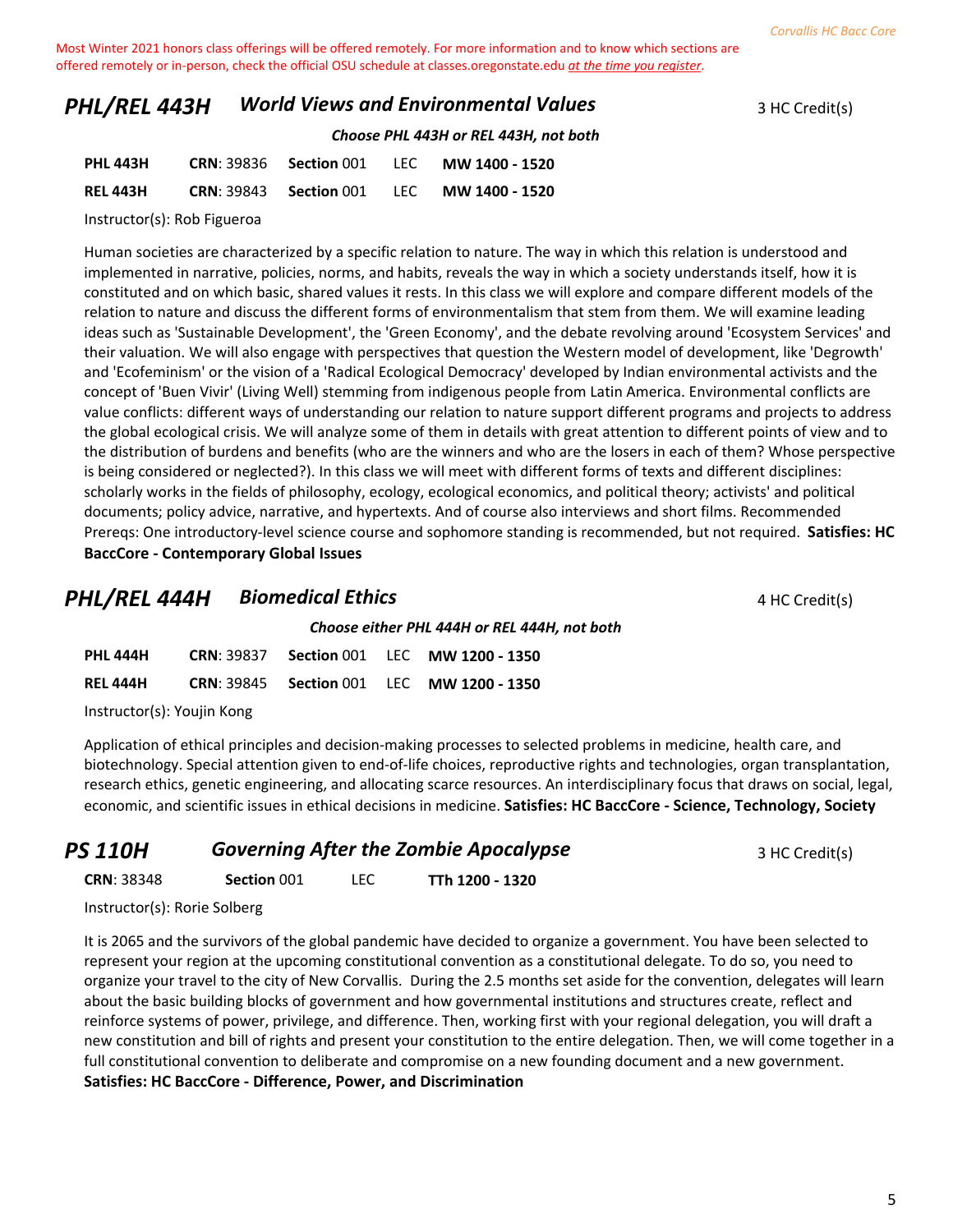#### **PS 366H From Atlantis to Utopia: The Politics of the Ideal State** 4 HC Credit(s)

**CRN**: 38361 **Section** 001 LEC **TTh 1400 - 1550**

Instructor(s): Philipp Kneis

The search for the ideal state has occupied political philosophy since antiquity. From Plato's Atlantis story through More's utopia and beyond, philosophers, writers and filmmakers have pondered how to create a perfect state with perfect citizens which will stand the test of time. Each week will combine theoretical reflections from antiquity through postmodernity with a selection of examples from more or less contemporary fiction that will ideally already be known to the audience.

This course fulfills the Baccalaureate Core requirement for the Social Processes and Institutions category. It does this by examining theories and fictions of ideal governments throughout history, and inviting students to critically reflect upon how these discussions continue to shape contemporary politics and culture. **Satisfies: HC BaccCore - Social Processes and Institutions**

#### **REL/PHL 160H Quests for Meaning: World Religions** 4 HC Credit(s)

*Choose PHL 160H or REL 160H, not both*

| <b>PHL 160H</b>             |  |  |  | <b>CRN: 35340 Section 001 LEC TTh 1000 - 1150</b> |  |
|-----------------------------|--|--|--|---------------------------------------------------|--|
| REL 160H                    |  |  |  | <b>CRN: 35341 Section 001 LEC TTh 1000 - 1150</b> |  |
| Instructor(s): David Arnold |  |  |  |                                                   |  |

A survey and analysis of the search for meaning and life fulfillment represented in major religious traditions of the world, such as Hinduism, Buddhism, Taoism, Zen, Confucianism, Judaism, Christianity, and Islam. **Satisfies: HC BaccCore - Cultural Diversity**

| <b>REL/PHL 443H</b> | <b>World Views and Environmental Values</b> | 3 HC Credit(s) |
|---------------------|---------------------------------------------|----------------|
|---------------------|---------------------------------------------|----------------|

*Choose PHL 443H or REL 443H, not both*

| <b>PHL 443H</b> |  | <b>CRN: 39836 Section 001 LEC MW 1400 - 1520</b> |
|-----------------|--|--------------------------------------------------|
| <b>REL 443H</b> |  | <b>CRN: 39843 Section 001 LEC MW 1400 - 1520</b> |
|                 |  |                                                  |

Instructor(s): Rob Figueroa

Human societies are characterized by a specific relation to nature. The way in which this relation is understood and implemented in narrative, policies, norms, and habits, reveals the way in which a society understands itself, how it is constituted and on which basic, shared values it rests. In this class we will explore and compare different models of the relation to nature and discuss the different forms of environmentalism that stem from them. We will examine leading ideas such as 'Sustainable Development', the 'Green Economy', and the debate revolving around 'Ecosystem Services' and their valuation. We will also engage with perspectives that question the Western model of development, like 'Degrowth' and 'Ecofeminism' or the vision of a 'Radical Ecological Democracy' developed by Indian environmental activists and the concept of 'Buen Vivir' (Living Well) stemming from indigenous people from Latin America. Environmental conflicts are value conflicts: different ways of understanding our relation to nature support different programs and projects to address the global ecological crisis. We will analyze some of them in details with great attention to different points of view and to the distribution of burdens and benefits (who are the winners and who are the losers in each of them? Whose perspective is being considered or neglected?). In this class we will meet with different forms of texts and different disciplines: scholarly works in the fields of philosophy, ecology, ecological economics, and political theory; activists' and political documents; policy advice, narrative, and hypertexts. And of course also interviews and short films. Recommended Prereqs: One introductory-level science course and sophomore standing is recommended, but not required. **Satisfies: HC BaccCore - Contemporary Global Issues**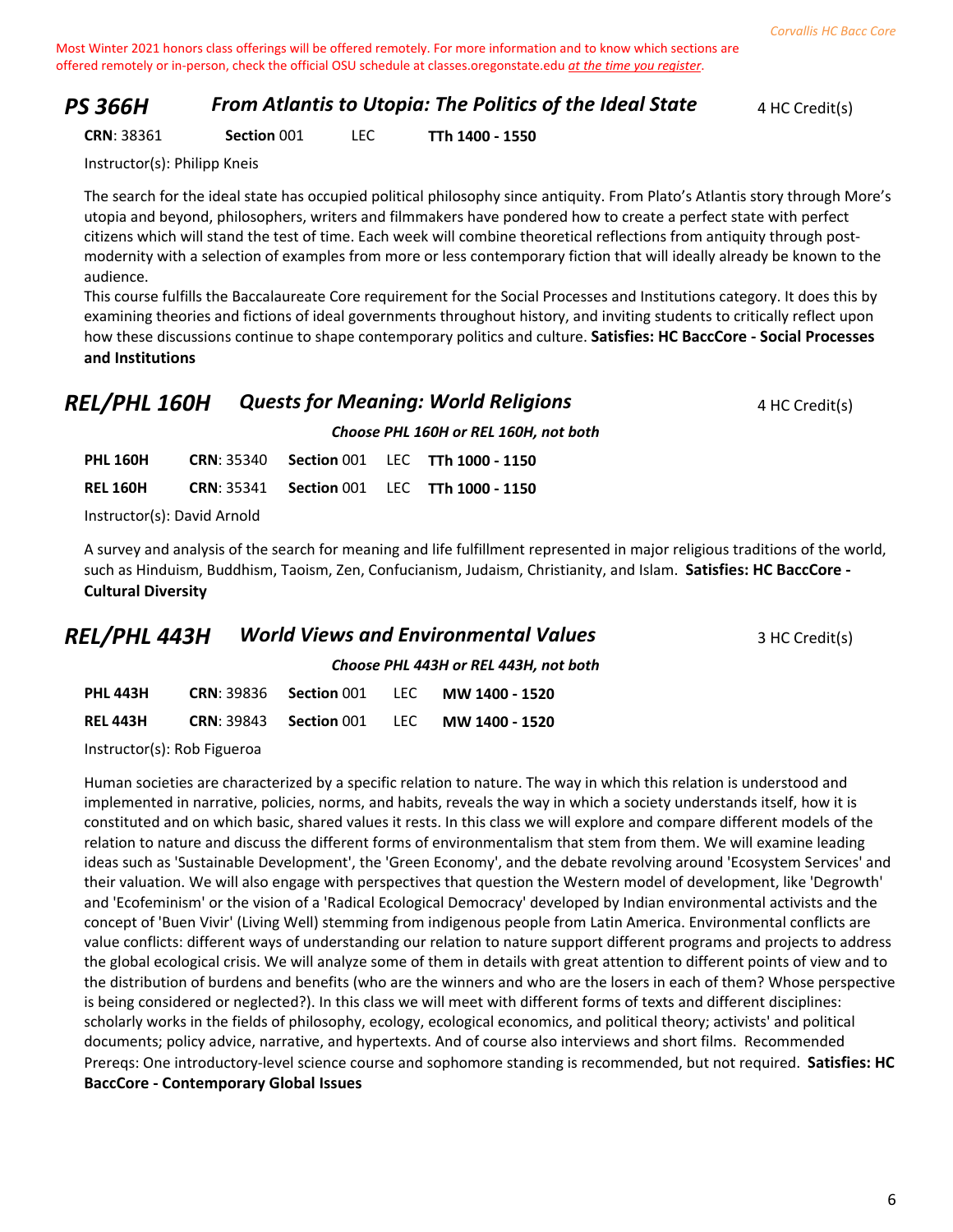# **REL/PHL 444H Biomedical Ethics 4 HC Credit(s) 4 HC Credit(s)**

*Choose either PHL 444H or REL 444H, not both*

| <b>PHL 444H</b> | <b>CRN: 39837</b> |  | <b>Section 001 LEC MW 1200 - 1350</b>            |
|-----------------|-------------------|--|--------------------------------------------------|
| <b>REL 444H</b> |                   |  | <b>CRN: 39845 Section 001 LEC MW 1200 - 1350</b> |

Instructor(s): Youjin Kong

Application of ethical principles and decision-making processes to selected problems in medicine, health care, and biotechnology. Special attention given to end-of-life choices, reproductive rights and technologies, organ transplantation, research ethics, genetic engineering, and allocating scarce resources. An interdisciplinary focus that draws on social, legal, economic, and scientific issues in ethical decisions in medicine. **Satisfies: HC BaccCore - Science, Technology, Society**

| <b>WGSS 325H</b> Disney: Gender, Race, and Empire | 3 HC Credit(s) |
|---------------------------------------------------|----------------|
|                                                   |                |

| <b>CRN: 39847</b> | Section 001 | <b>LEC</b> | W 1600 - 1850 |
|-------------------|-------------|------------|---------------|
|-------------------|-------------|------------|---------------|

Instructor(s): Michael Floyd

Explores constructions of gender, race, class, sexuality, and nation in the animated films of Walt Disney; introduces concepts in film theory and criticism, and develops analyses of the politics of representation. **Satisfies: HC BaccCore - Difference, Power, and Discrimination**

| <b>WR 121H</b>              | <b>English Composition</b> |      |                 | 3 HC Credit(s) |
|-----------------------------|----------------------------|------|-----------------|----------------|
| <b>CRN: 38125</b>           | Section 001                | I FC | TTh 1200 - 1320 |                |
| Instructor(s): Kristy Kelly |                            |      |                 |                |

Introduction to critical thinking, the writing process, and the forms of expository writing. Intensive writing practice, with an emphasis on revision. RESTRICTIONS: *WR 121H is NOT restricted by last name*. **Satisfies: HC BaccCore - Writing I**

# **WR 327H 7echnical Writing 3 HC Credit(s)** 3 HC Credit(s)

**CRN**: 39726 **Section** 400 **online**

Instructor(s): Emily Elbom

Continued practice in writing with an emphasis on the rhetorical and critical thinking demands of writers in scientific and technological fields. **This is an Ecampus course. Tuition rates for Ecampus courses are different than on-campus courses and can be found at ecampus.oregonstate.edu/services/tuition.** PREREQS: WR 121/121H. RESTRICTIONS: Minimum of sophomore standing required. **Satisfies: HC BaccCore - Writing II**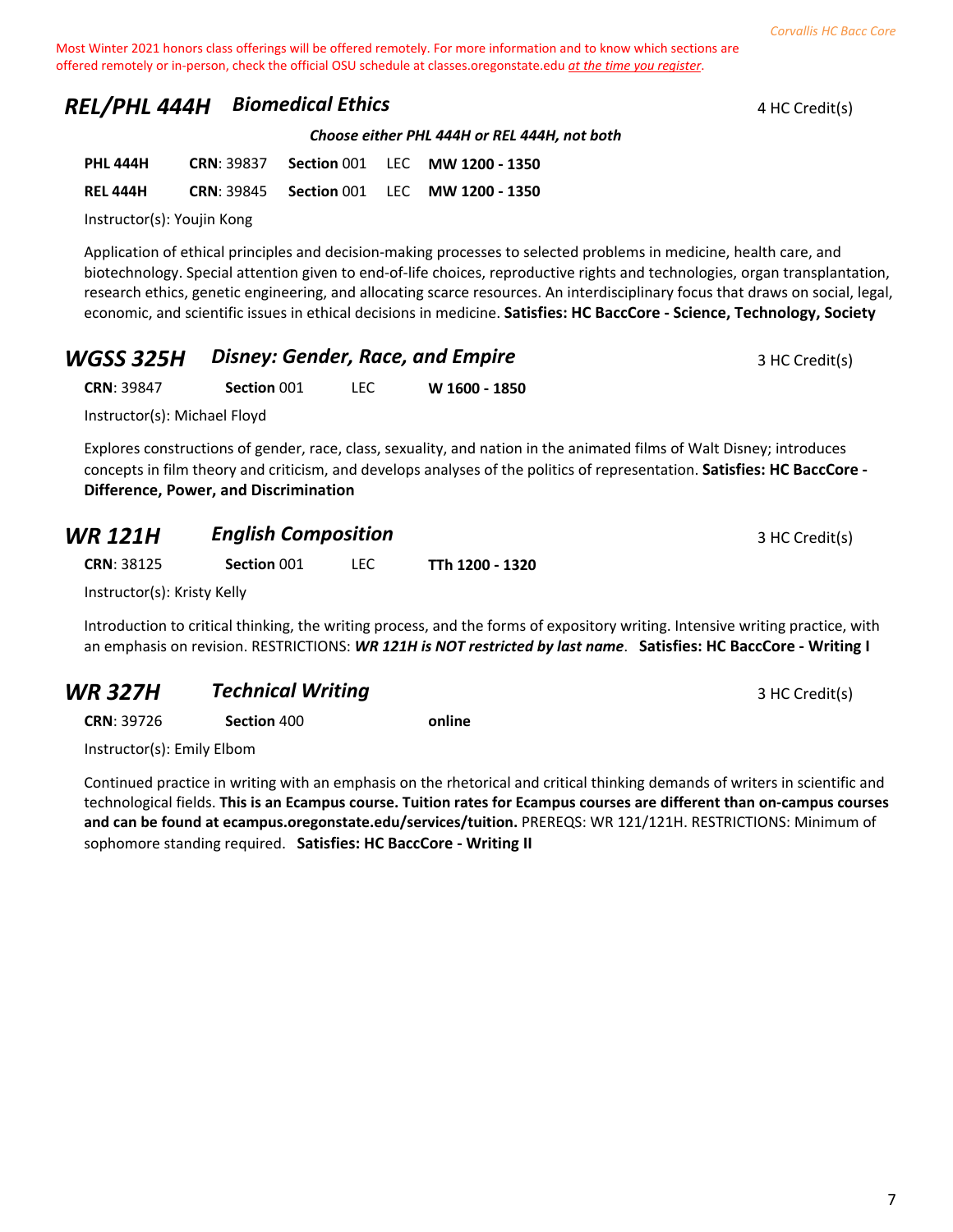# **Winter 2021 HC Colloquia**

#### *HC 299* **Building Hope: International Service Learning - Impact** 1 HC Credit(s)

**CRN**: 34078 **Section** 001 SEM **Th 1400 - 1450**

Instructor(s): Dave Kovac

You have the interest, energy, and motivation to make a difference in the world – to experience a culture while giving back to the community. Where do you go? How do you get there? What do you do to ensure that you're doing good, performing a much-needed service? The Building Hope colloquia will help you prepare for any number of international service experiences — whether it be a mission trip, a more engaging study abroad experience, or a community volunteer activity. Explore the complexities of international service from a variety of perspectives and learn how to balance your good intentions with cultural considerations and community–identified needs.

The Building Hope program is a series of fall, winter, and spring term Honors colloquia, with a different emphasis each term (you don't need to take all three, nor do you need to take them in sequence). In winter term, we will focus on impact (identifying and distinguishing the impact of service on individual, group, community, and societal structures). In fall term, the focus is on culture (interpreting the cultural contexts and consequences of international service strategies, programs, and projects); and in spring, the focus is on team (enhancing interpersonal and team skills through the concept of contributorship).

Discover your passions, internationalize your OSU experience, and make meaningful contributions to building a better world. **Satisfies: HC Colloquia**

# *HC 299 Pandemics, Plagues, and Philosophies: Who Lives, Who Dies, Who Decides?*

2 HC Credit(s)

**CRN**: 40561 **Section** 002 SEM **MW 1500 - 1550**

Instructor(s): Courtney Campbell

The COVID-19 pandemic has changed every aspect of the way we live, and unfortunately, for millions of people worldwide, the way we die. This course brings the life wisdom of the humanities and the health humanities to bear on our personal, communal, university, and cultural experience of a pandemic. This humanistic wisdom includes: questions in philosophical and religious ethics, including personal moral responsibilities (personal freedom and concern for others), and professional and research ethics, including a duty to treat patients in the absence of adequate PPE, priorities in the use of scarce resources, such as ventilators and vaccines, and social ethics, including the disproportionate deaths of Blacks, Latinx, and Native populations from COVID-19. These questions are not unique to this pandemic, but have emerged in prior epidemics: Historical narratives about the Black Death of the Middle Ages, the mass deaths of native populations from smallpox and influenza following European colonization, cholera, and HIV/AIDS help situate our 21st century experience of COVID-19. Philosophical narratives and literature, such as The Plague by Albert Camus, also convey the humanistic wisdom that cultivates empathy, imagination, and solidarity with persons afflicted with a pandemic virus. **Satisfies: HC Colloquia**

#### *HC 407* **In Group Influence** 2 HC Credit(s)

**CRN**: 36869 **Section** 001 SEM **F 1000 - 1150**

Instructor(s): Dan Arp

We all belong to one or more 'in' groups. We share values, ideals, and opinions with others in the group. Examples can include belonging to religious groups, political groups, and socioeconomic groups. We identify with these groups and they strongly influence how we think about particular issues, often more than we realize. We reinforce each others' thinking. But what happens when data or evidence challenges the thinking of the group? How do individuals within the group respond and how does the group respond? As different 'in' groups become more polarized from other groups, how do we initiate dialogues to find common ground and advance needed changes? The class will explore various examples of such 'in' groups, how the opinions of the group are reinforced by social media, targeted news outlets and other sources, and what it takes for a group to alter its thinking. Learning objectives will be met with in class discussions, out-of-class readings, and writing assignments. **Satisfies: HC Colloquia**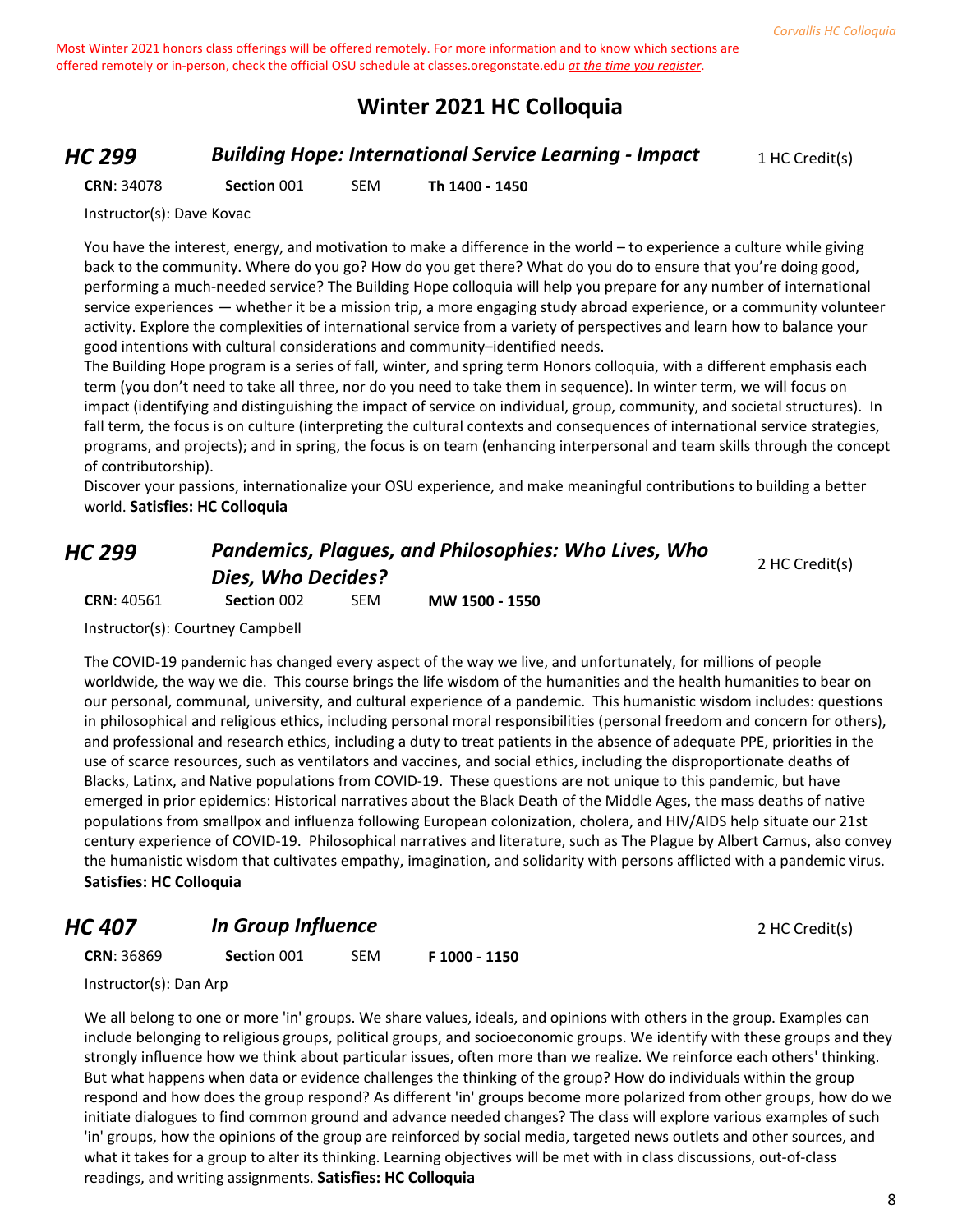#### *HC 407* **Race, White Supremacy, and the State of Oregon** 2 HC Credit(s)

**CRN**: 36870 **Section** 002 SEM **MW 900 - 950**

Instructor(s): Eliza Barstow

This course offers insight into the development of racial categories and racial discrimination in the United States and, more specifically, within Oregon. In this class, students will study the history of racism in the United States and, more specifically, within the state of Oregon. In addition to reading texts written by historians, students will also read a number of articles published by contemporary media, and they will also read some documents (for example, the reports surrounding the renaming of buildings at OSU) pertaining to OSU. We will also have some visits from guest speakers in this class; the speakers will address topics such as racism in Corvallis, strategies for being an activist, and ways that OSU is making efforts to deal with the history of racism.

As a class, students will decide upon a project that seeks to combat racism at the local (Corvallis or perhaps Oregon as a whole) level. For example, student might choose to do something like come with a reading list of books that deal with white supremacy, following which students would want to make contact with libraries and explain to them why they should purchase and call attention to these books. Alternatively, students might find a way to engage OSU students with a particular organization that works to promote racial harmony. Yet another path might be to work with a community organization or OSU department to organize a series of speakers who address the topic of race. (These are just a handful of ideas: The class will actually get to design their own topic and need not follow any of the ideas I listed above). Throughout the term, students will come up with a plan and take steps towards implementing this plan. This will involve thinking about who they need to contact, what impediments they might encounter, and who will actively benefit from the plan when it is ultimately executed. **Graded: P/N. Satisfies: HC Colloquia**

| HC 407            | God, Pain, and the Problem of Evil: An Introduction to CS<br>Lewis |     | 2 HC Credit(s) |  |
|-------------------|--------------------------------------------------------------------|-----|----------------|--|
| <b>CRN: 33163</b> | Section 003                                                        | SEM | M 1400 - 1550  |  |

Instructor(s): Gary Ferngren

C. S. Lewis (1898-1963), Oxford don, novelist, and literary critic, was one of the most gifted and popular theological writers of his generation. Lewis dealt in his philosophical and imaginative works with some of the most basic and perennial moral and religious questions. The format will consist of discussion based on selected readings from four wellknown books of C. S. Lewis. I will encourage the expression of a variety of points of view and help students both to analyze Lewis's ideas and to express their own opinions in a rational and informed manner. Lewis is provocative and his writings lend themselves to discussion and debate. A writing component is included in the form of a short paper of five or six pages based on the assigned reading for the course. The topic: 'How does C. S. Lewis develop and illustrate in his fictional works the themes that he discusses in his philosophical works?' It will be graded on both content and style. Verbal communication skills will be cultivated by the discussion format. **Graded: P/N. Satisfies: HC Colloquia**

# **HC 407 Have Rocket Will Travel** *HC 407 HC Credit(s)*

| <b>CRN: 39809</b> | Section 005 | <b>SEM</b> | M 1000 - 1150 |
|-------------------|-------------|------------|---------------|
|-------------------|-------------|------------|---------------|

Instructor(s): Stephen Atkinson

Are you ready to go to space? In this course I will lead our exploration of the history, motivations, physics and fantasy behind rockets and space travel. From Rocket Science 101, to the Space Race, US space program (Apollo, Shuttle, SLS) and future space missions, this course will inspire you with both the fiction and realities of leaving the green Earth for the emptiness of Out There. My other goal is to give you an introduction to different means of artistic expression, and demonstrate how you can convey scientific concepts in creative ways. If you don't have a science or art background don't worry! Everyone is welcome, all activities will be demonstrated and materials supplied. This colloquium class should satisfy anyone who is curious about rockets and space, and wants to learn through assignments that involve a synthesis of science and art. **Graded: P/N. Satisfies: HC Colloquia**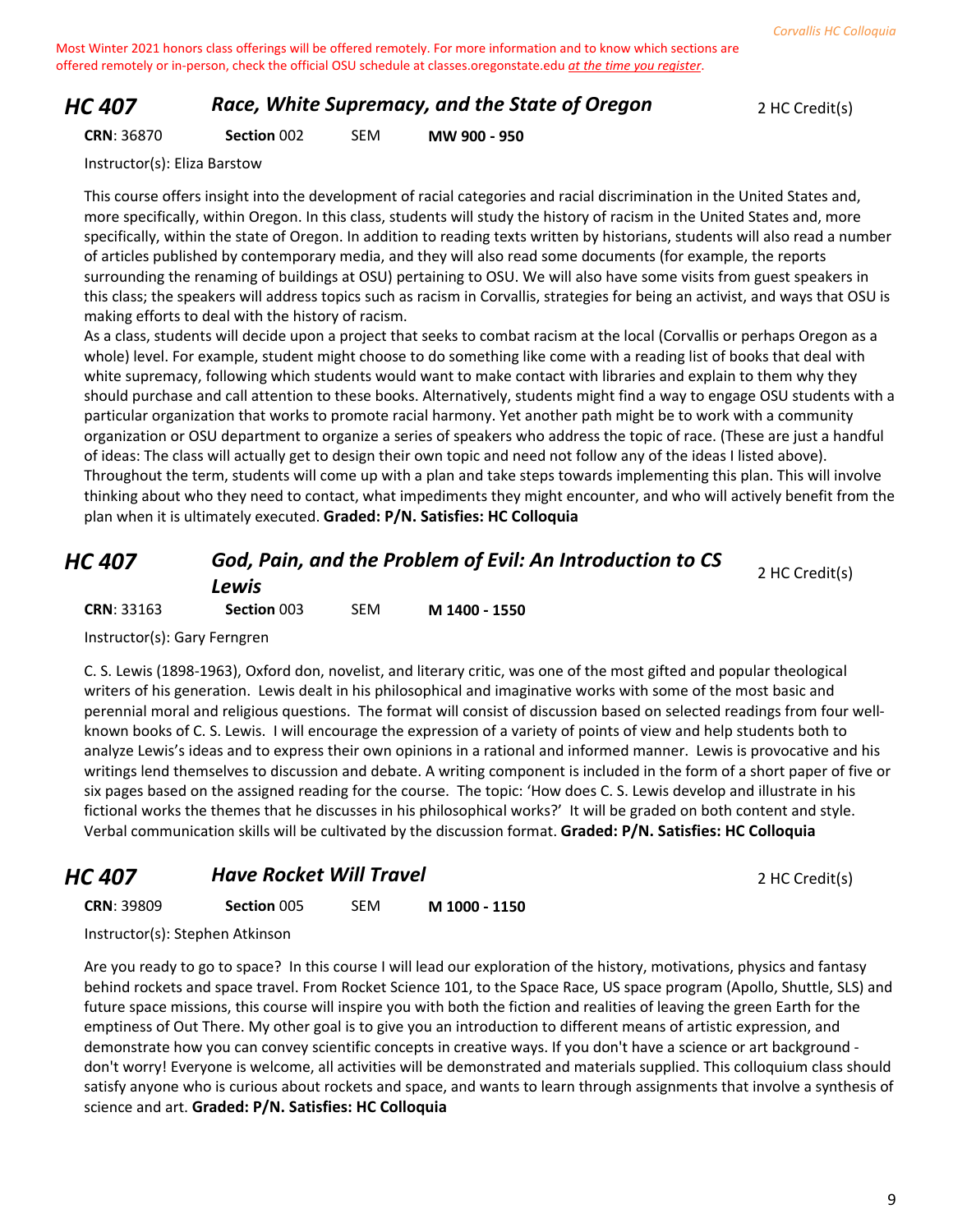#### *HC 407* **Historical Fictions and Fictional Histories 2 HC Credit(s)**

| <b>CRN: 36019</b> | Section 006 | <b>SEM</b> | Th 1000 - 1150 |
|-------------------|-------------|------------|----------------|
|-------------------|-------------|------------|----------------|

Instructor(s): Thomas Bahde

We live in a culture of fake news, alternative facts, deepfakes, and the constant spinning of personal narratives, so perhaps it is comforting to realize that the line between fact and fiction has never been especially stable. Concepts of authorship, authority, and authenticity today seem more important and fluid than ever, and the stakes of establishing the "real" seem particularly high, yet even our own personal experiences, memories, life histories, and narratives are unique and constantly changing, making it hard to settle on any singular version of reality, past or present. This course uses historical stories -- both factual and fictional -- to examine an enduring problem: how to craft "true" stories from an apparently endless array of sources, experiences, and interpretations -- a question at the core of both Literature and History, and one increasingly at the center of public discussion. Our examination of this and other big questions takes the form of weekly readings and discussions in a format similar to a book club. Students will also have the option to create a piece of original historical fiction as a final project. **Graded: P/N. Satisfies: HC Colloquia**

#### *HC 407 Folly's Mirror: The Power and Reach of Contemporary Satire* 2 HC Credit(s) **CRN**: 35594 **Section** 007 SEM **T 1000 - 1150**

Instructor(s): Robert Drummond

College students are increasingly turning to satirical news outlets—from The Daily Show to The Onion to SNL's Weekend Update—not just for laughs, but as a primary source for political news and analysis. In this course, we'll examine how such satire works and what makes it so effective. Our investigation will include a variety of (mostly) contemporary satirical sources (Monty Python, Samantha Bee, Get Out, BoJack Horseman, and more) to understand what satire is, and just as important, what it is not. Our goal by term's end will be for all of us to walk away with a more sophisticated grasp of satire and its power to expose folly and provoke change. **Graded: P/N. Satisfies: HC Colloquia**

| HC 407            | <b>Science, Ethics and Star Trek</b> |            | 1 HC Credit(s) |  |
|-------------------|--------------------------------------|------------|----------------|--|
| <b>CRN: 36020</b> | <b>Section 008</b>                   | <b>SEM</b> | Th 1300 - 1350 |  |

Instructor(s): Diana Rohlman

"What you're doing isn't self-defense. It's the exploitation of another species for your own benefit. My people decided a long time ago that that was unacceptable, even in the name of scientific progress." Captain Kathryn Janeway, Starfleet. To this day, while we have the ability to clone animals (and therefore humans), the ethical and moral ramifications have tempered many scientific advances. The fictional universe of Star Trek often explores the nexus of advanced technologies and the resultant ethical considerations. This class will use episodes from the Star Trek universe, paired with real-life case studies to delve into the seen and unforeseen consequences of science and medicine. We will go where few have gone before, using Star Trek as a lens to understand the role of ethics in biological and clinical research, and medical ethics. Engage! **Satisfies: HC Colloquia**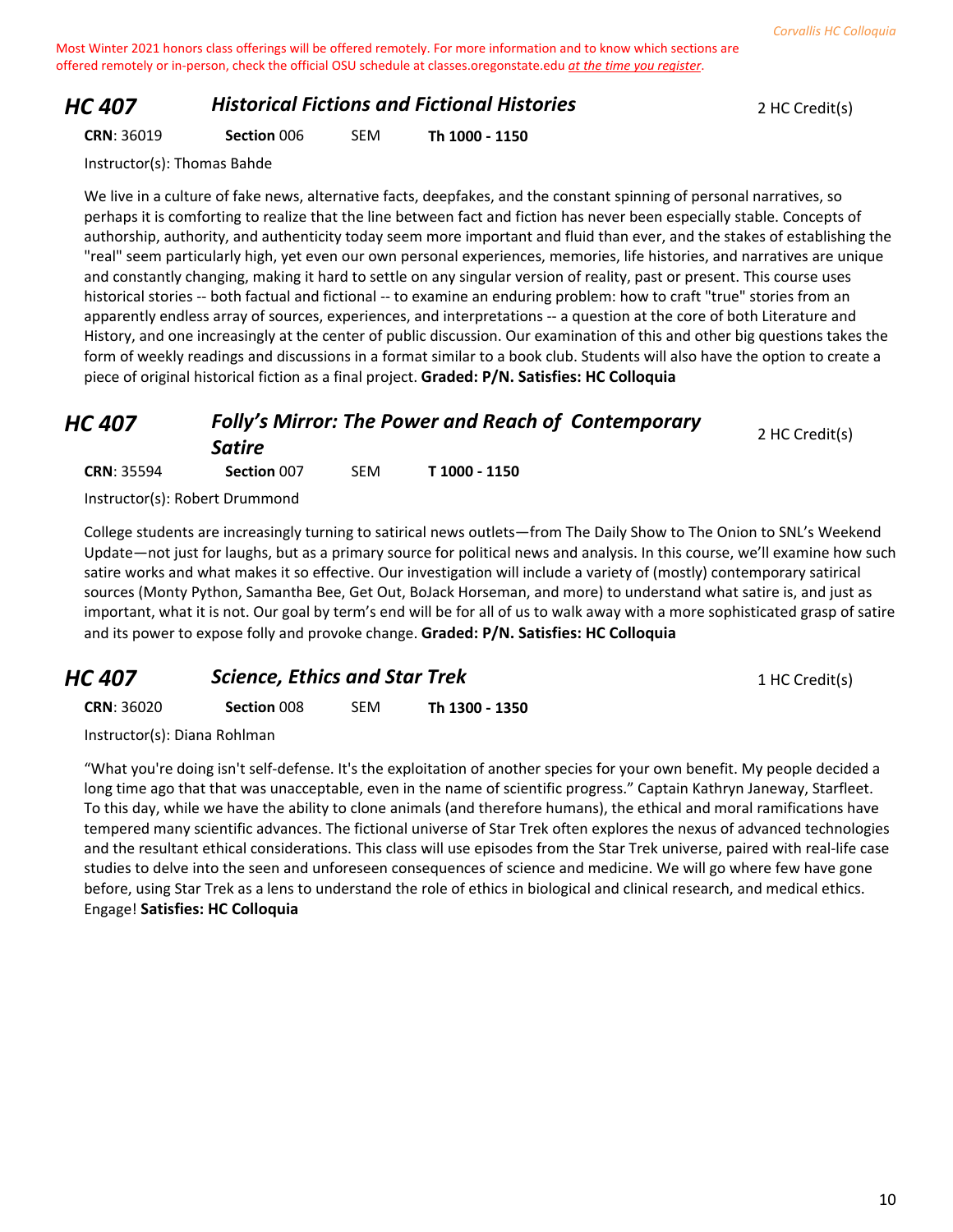#### *HC 407* **The Hidden History of Women at OSU** 2 HC Credit(s)

**CRN**: 36021 **Section** 009 SEM **W 1000 - 1150**

Instructor(s): Tiah Edmunson-Morton & Christoffer Petersen

Women have been fundamental to OSU's story since it was founded in 1868, but too often their achievements, struggles and day-to-day experiences have been omitted from mainstream accounts of the university's history. This class seeks to uncover pieces of this rich but hidden historical narrative by focusing on the themes and individuals who have shaped the academic and social milieu for women at OSU for more than 150 years. Specific topics include the rise and fall of Home Economics as the predominant form of academic engagement for women faculty and students; the strict formal rules and social controls that traditionally governed women's lives on campus; the hugely significant impact made by Title IX on all manner of campus activities beginning in the mid-1970s; and the struggle against sexism and sexual violence that was spearheaded by the Women's Center around the same time, and that reached its crescendo in the late 1990s. Students in the class will also contribute to the historical record by conducting an oral history interview with a woman who is somehow connected with OSU, contextualizing that interview, and making it available on a dedicated web portal. Taught by two archivists and experienced oral historians, the class takes a combined approach to instruction, making use of lectures, historic images, film clips, discussion and document analysis to explore topics related to women's history, as well as the practice and theory of oral history. This class received the Honors College Student Association HC Outstanding Course of the Year award for 2020. **Graded: P/N. Satisfies: HC Colloquia**

# *HC 407* **Enchanted Objects: Magic, Design, and Data** 2 HC Credit(s)

**CRN**: 36022 **Section** 010 SEM **T 1600 - 1750**

Instructor(s): Chet Udell

Arthur C Clarke famously wrote, "Any sufficiently advanced technology is indistinguishable from magic." How have our ideas of enchanted objects inspired new technology over time? How has advancing technology transformed our notions of magic? What are we doing today that would be considered magical a few decades ago? What do we consider magical now that may be possible in mere decades? You will explore these ideas through experiential hands-on projects using plug and play wireless sensors to build your very own enchanted objects that interact with the seemingly magical digital world around us.

From Harry Potter to Hunger Games, magical objects are not only ubiquitous in our popular culture, but have also fundamentally transformed the products we use and the things we can do in daily life. Shoes keep track of how far and fast we run, watches detect when their bearer has heart trouble, and you can click your heels three times (to send an emergency call to your phone) to get out of a meeting or bad date. While technologies and the words we use to describe them may evolve, our desire to acquire objects that augment our capacities to gain knowledge, communicate, protect, and create have remained largely consistent throughout recorded history and across cultural barriers. Enchanted objects that facilitate these wishes are extant in our folklore, mythologies, epic poems, religious texts and can be found in much of our earliest recorded literature. We'll supplement and inform our project experiences through reading and video excerpts you select to investigate a variety of magical objects and their real-world counterparts throughout history. **Graded: P/N. Satisfies: HC Colloquia**

#### *HC 407* **Sacred Places and Links to Ancient Astronomy** 1 HC Credit(s)

**CRN**: 34079 **Section** 011 SEM **T 1300 - 1350**

Instructor(s): Randall Milstein

A survey of sites, megaliths, caves, and structures considered sacred to human cultures. What do the caves of Lascaux, France; the pyramids of Giza, Egypt; and the temples of Teotihuacan, Mexico have in common? Why are Stonehenge and Calanish in Great Britain significant to Celtic culture and modern geologists and astronomers? Mecca, Rapa Nui, Angkor Wat: why are these loci for our curiosity and philosophical attention? The one thing all these sites, and many more, have in common is a link to ancient astronomical observations. **Graded: P/N. Satisfies: HC Colloquia**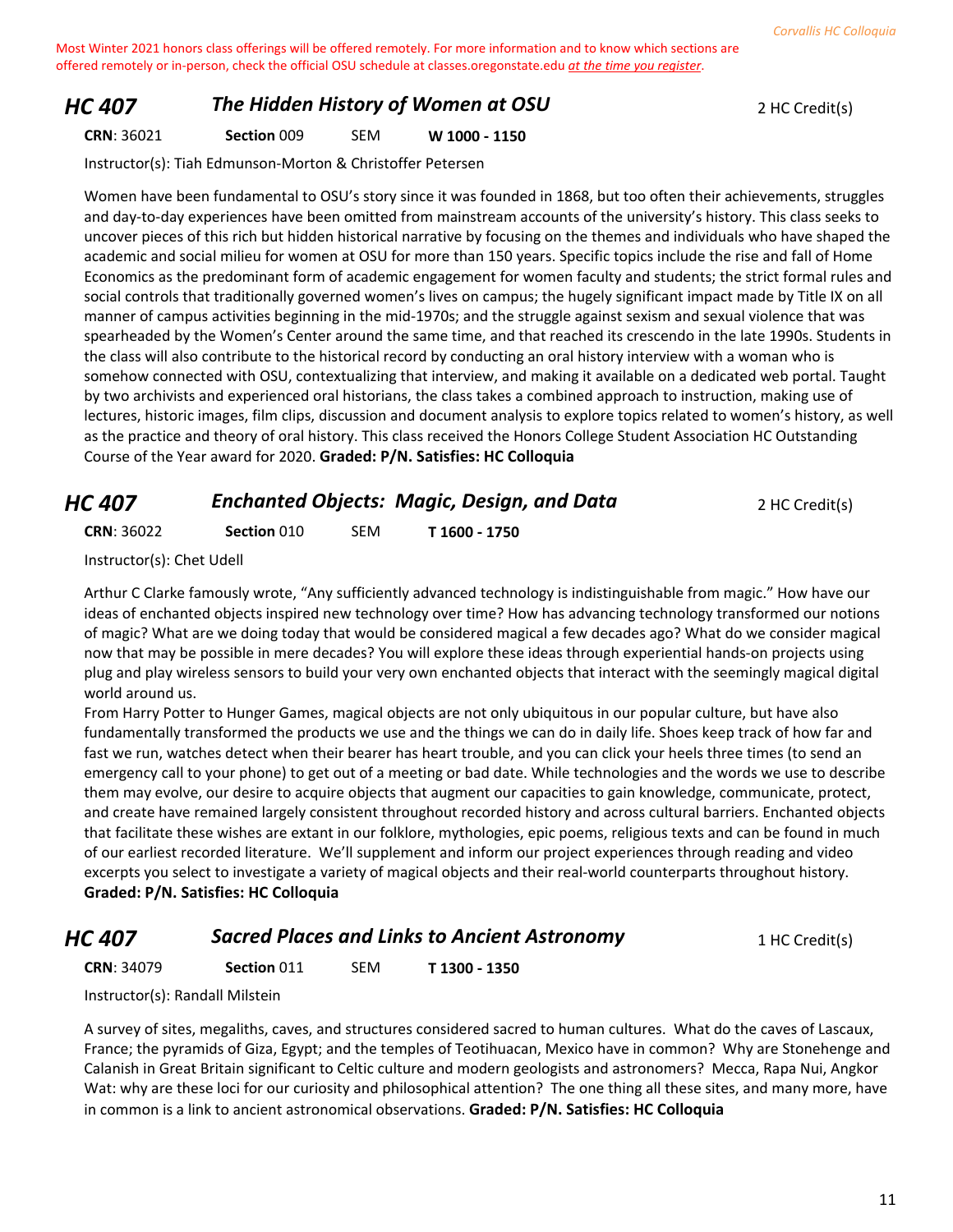# *HC 407* **Science of Science Fiction 1 HC Credit(s) 1 HC Credit(s)**

**CRN**: 34080 **Section** 012 SEM **Th 1300 - 1350**

Instructor(s): Randall Milstein

The good, the bad, the inventive, and the absolutely awful examples of "science" portrayed in science fiction films, television shows, comic books, and literature. Aliens, light sabers, space battles, gravity drives, warp speed, laser beams, star gates, and worm holes; what's real, what's a possibility, what's speculation, and what is impossible. **Graded: P/N. Satisfies: HC Colloquia**

# *HC 407* **Reimagining the City** *PHC 407 Reimagining the City PHC ADP <i>PHC Credit(s)*

| <b>CRN: 36871</b> | Section 013 | <b>SEM</b> | W 1400 - 1550 |
|-------------------|-------------|------------|---------------|
|-------------------|-------------|------------|---------------|

Instructor(s): Holly Campbell

Cities in the United States and abroad are fast becoming innovation leaders. This course engages students in an interdisciplinary look at the city as environment (for example, engineering, design and planning, cultural services, governance and environmental science, urban farms, energy, and water treatment). There is so much coming out about these topics every week that it is challenging to keep up--is fascinating, exciting and inspiring particularly to upcoming leaders and professionals. This colloquium should have broad appeal across the humanities, sciences and social sciences, and the sub disciplines of engineering. From world archaeological sites, to national and international travel, to fictional and film depictions of cities real and imaginary, cities are exciting to visit, imagine, and study. Since earliest times, cities are complex trade hubs and population centers, providing a home and vast services to humans but also wildlife. As more of the world's population become located in cities, cities' importance as sites of progressive change (including environmental sustainability) is in the global spotlight. **Graded: P/N. Satisfies: HC Colloquia**

# **HC 407 TEK in Practice** *TEK In Practice* 2 HC Credit(s)

**CRN**: 39810 **Section** 014 SEM **W 1200 - 1350**

Instructor(s): Samantha Chisholm Hatfield

This course follows Intro to TEK and delves into TEK in practice. The goal of this course is to understand Traditional Ecological Knowledge (TEK) and sustainability practices from a Native American perspective, focusing on what avenues there are to access, incorporation, application. Addressing tribes nationally, incorporation of techniques from tribal perspectives in local and national areas and topics. This class will focus on how state and federal guidelines, laws, and regulations affect and implement tribal policies and tribal members. **Satisfies: HC Colloquia**

# *HC 407* **Found Objects: Material Culture, Meaning, and Memory** 2 HC Credit(s)

**CRN**: 36872 **Section** 015 SEM **Th 1000 - 1150**

Instructor(s): John Campbell

In this course, we'll explore ways in which we construct meaning with objects. We won't focus on art objects per se, but rather on "found objects": natural objects or cultural artifacts not originally intended as art, but found and considered to have aesthetic or cultural value. Beginning with examples of found objects from art history and natural history, we'll practice descriptive, analytical, and interpretive skills via close observation, discussion, writing, and imaging. Then we'll move to specific objects of your choosing, applying interdisciplinary approaches to describe, interpret, analyze, and appreciate the objects in various physical and temporal contexts. We'll explore such concepts as materiality, ephemerality, and memory, while "placing" the objects in both possible and imagined contexts in order to derive meaning and pleasure from them. Ultimately, you'll present your found objects to the colloquium, using interdisciplinary and perhaps multi-media modes (text, image, oral narrative, etc.) to convey connection, appreciation, creative analysis, and focused speculation, as well as to promote further inquiry into "everyday" objects in general. **Graded: P/N. Satisfies: HC Colloquia**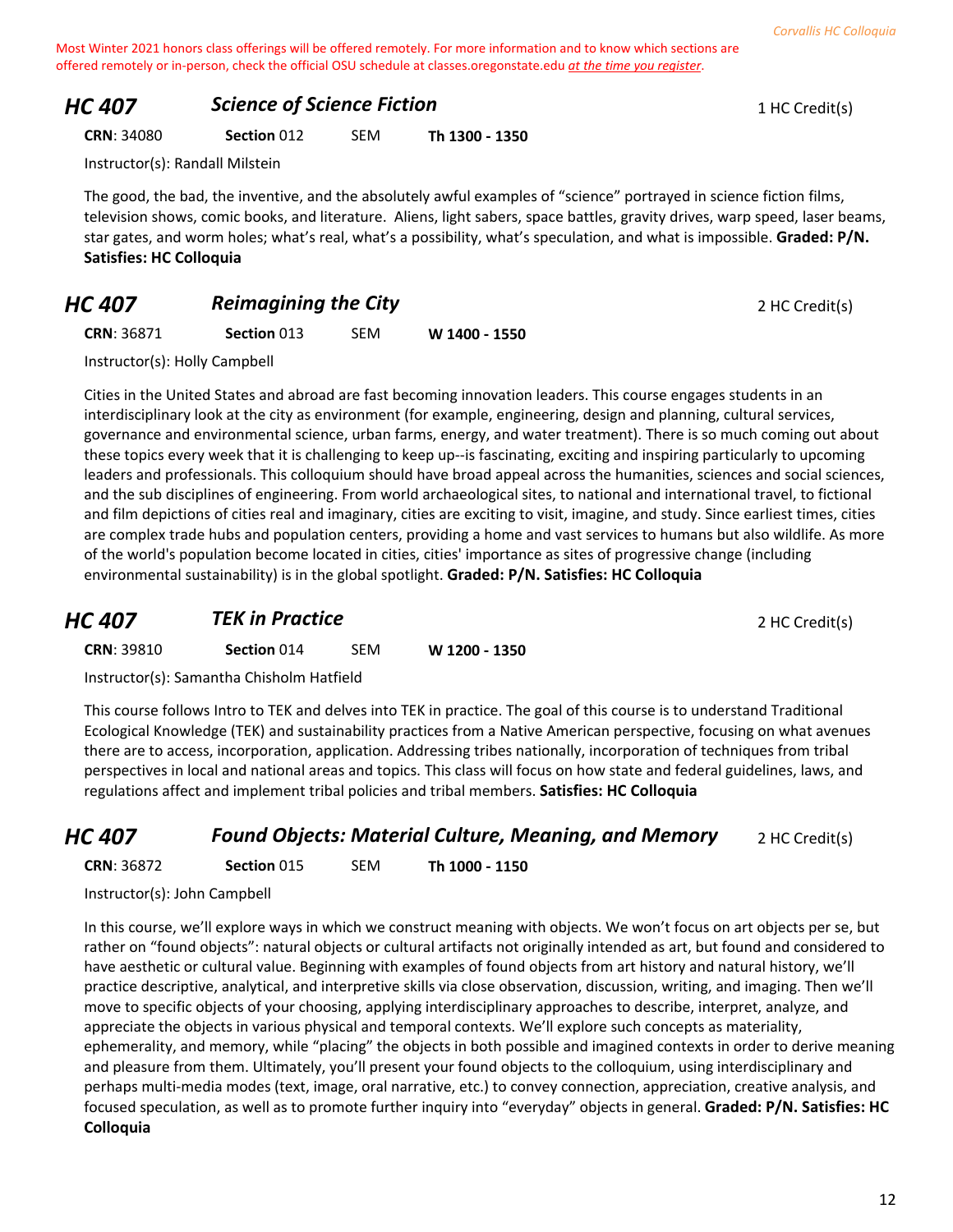# **HC 407 Semiotics Semiotics Semiotics 1** HC Credit(s)

**CRN**: 37072 **Section** 017 SEM **F 1300 - 1350**

Instructor(s): Eric Hill

How would you interpret a "thumbs up" sign? Does it mean approval? Time to surface? Someone needs a ride? When it comes to signs, context can be everything. Semiotics began as a study of linguistics, but has grown to include the study of different sorts of signs (icons, indices, symbols), of how meaning is communicated in various ways. We will be looking at examples of signs, systems of sign making, cultural contexts, miscommunication, and more. Our age of visual literacy makes semiotics more significant (yes, that was a pun) than ever before. **Graded: P/N. Satisfies: HC Colloquia**

# **HC 407 Translations 1.1 Translations 2 HC Credit(s)**

**CRN**: 36023 **Section** 018 SEM **MW 1300 - 1350**

Instructor(s): Eric Hill

This course will examine the various processes of translation, literally and figuratively. We perform acts of translation whenever we read, write, listen, or speak. Translation is not just restricted to deciphering a foreign language; it also applies to understanding jargon, colloquialisms, slang, euphemism, idiomatic expressions, gestures, and images, and more. Students will look at how we use and think (or sometimes how we don't think) about translating various forms of communication. We will begin with some fundamental concepts that will include etymology, grammar, dialect versus language, and some historical background of the evolution and commonality of languages. Since we will be looking at the concept of translation in this broad sense, students need not necessarily speak a language other than English to take this class. In fact, we will also be discussing the various Englishes we all speak. Students will be asked to critically examine examples of translation and writings about translation. They will write about and present examples of how language works in a variety of contexts. **Graded: P/N. Satisfies: HC Colloquia**

| <b>HC 407</b>     | <b>Migration and the Politics of Belonging</b> |     |               | 2 HC Credit(s) |
|-------------------|------------------------------------------------|-----|---------------|----------------|
| <b>CRN: 39811</b> | Section 019                                    | SEM | M 1400 - 1550 |                |

Instructor(s): Doug Clark

This colloquium offers a dialogue about migration in the contemporary world: migration for work, study, family unification, refuge, asylum. Discussion, readings, experiential exploration of immigration and asylum processes, and guests will focus on the political world organized on the basis of national authority to determine who is permitted to cross its borders and how they will do so. We will formulate scenarios of strategies for meeting human security needs among migrants in the context of the diversity of national security policies. Immigration/emigration are deeply affecting millions of people on our planet. Let's explore the costs and benefits. **Graded: P/N. Satisfies: HC Colloquia**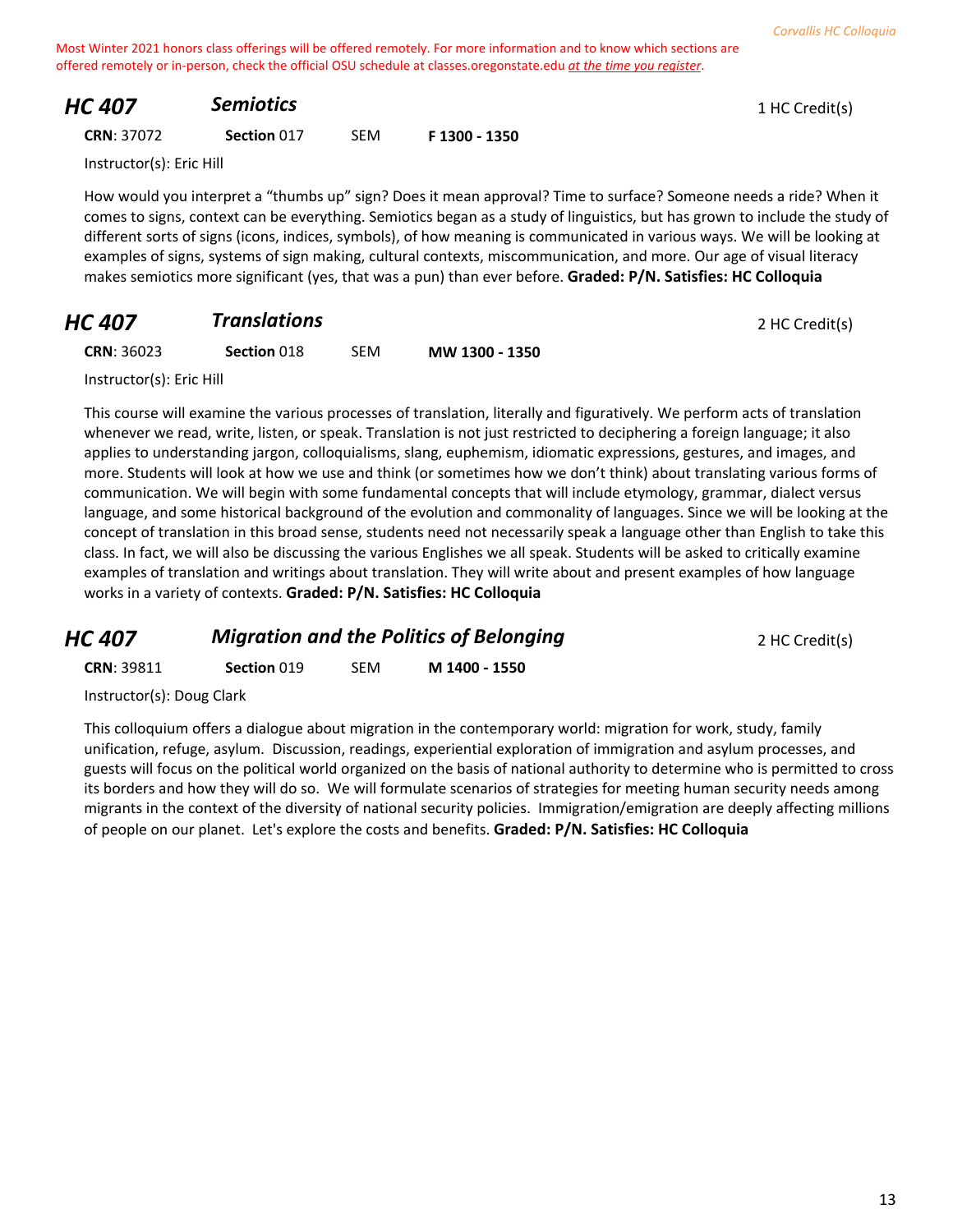#### *HC 407* **Visual Culture and the Meaning Behind Images** 2 HC Credit(s)

**CRN**: 39812 **Section** 020 SEM **MW 1000 - 1050**

Instructor(s): Daniele Di Lodovico

We live in a culture dominated by images and while we are always able to see them, often time we miss the chance to really understand how these images work and why they have the power to significantly modify our behavior and affect our lives. This course offers an understanding of the dynamic behind the significance of images and how they create the meaning that influence and shape our perspective on society and life.

Students will have the chance to build the critical skills to analyze and comprehend how an image creates meaning and establishes different range of human responses. Each week we will explore a topic related to visual culture with an interdisciplinary approach that will include elements of art history, visual studies, philosophy, anthropology, film and media studies. Course activity will entail the making of art, active interpretation of images and student lead discussions. All students, will become independent critical thinkers and they will build the ability to analyze images in original and analytical way, based and contextual and visual evidence. **Graded: P/N. Satisfies: HC Colloquia**

#### *HC 407* **Toy-Based Technology for Children with Disabilities** 2 HC Credit(s)

**CRN**: 36873 **Section** 021 SEM **T 1400 - 1550**

Instructor(s): Sam Logan

This is a 'hands-on' and 'brains-on' course where students will gain skills and knowledge through real-world experience and the reading and discussion of current scientific research related to core course topics. This experience will be driven through engagement with the Go Baby Go (GBG) program. GBG is a community-based outreach program that works with families, clinicians and industry to provide modified ride-on toy cars to children with disabilities to use for fun, function, and exploration. [http://health.oregonstate.edu/gobabygo.](http://health.oregonstate.edu/gobabygo) For remote instruction of 'hands-on' learning, students will learn the basics of computer-aided design through use of the free, cloud-based [Tinkercad](https://www.tinkercad.com/) platform and receive [a do-it-yourself electronics kit](https://www.amazon.com/Elenco-EP-50-Electronic-Playground-50-in-One/dp/B00000IUD2/ref=sr_1_1?dchild=1&keywords=electronic+playground&qid=1603126931&sr=8-1) to learn the basics of circuit design. The technical skills and scientific research will be open and accessible to all students, regardless of previous background or experience. **Satisfies: HC Colloquia**

# *HC 407* **The New Yorker Cartoons: History and Humor 2 HC Credit(s)**

**CRN**: 39813 **Section** 022 SEM **T 1700 - 1850**

Instructor(s): Andrea Marks

The world renowned *New Yorker* is an iconic magazine and much of its success is due to the many *New Yorker* cartoons included in each week's issue. This colloquium will explore *The New Yorker* cartoons as a vehicle to analyze and discuss the cultural, social, political and general zeitgeist of the time. **Graded: P/N. Satisfies: HC Colloquia**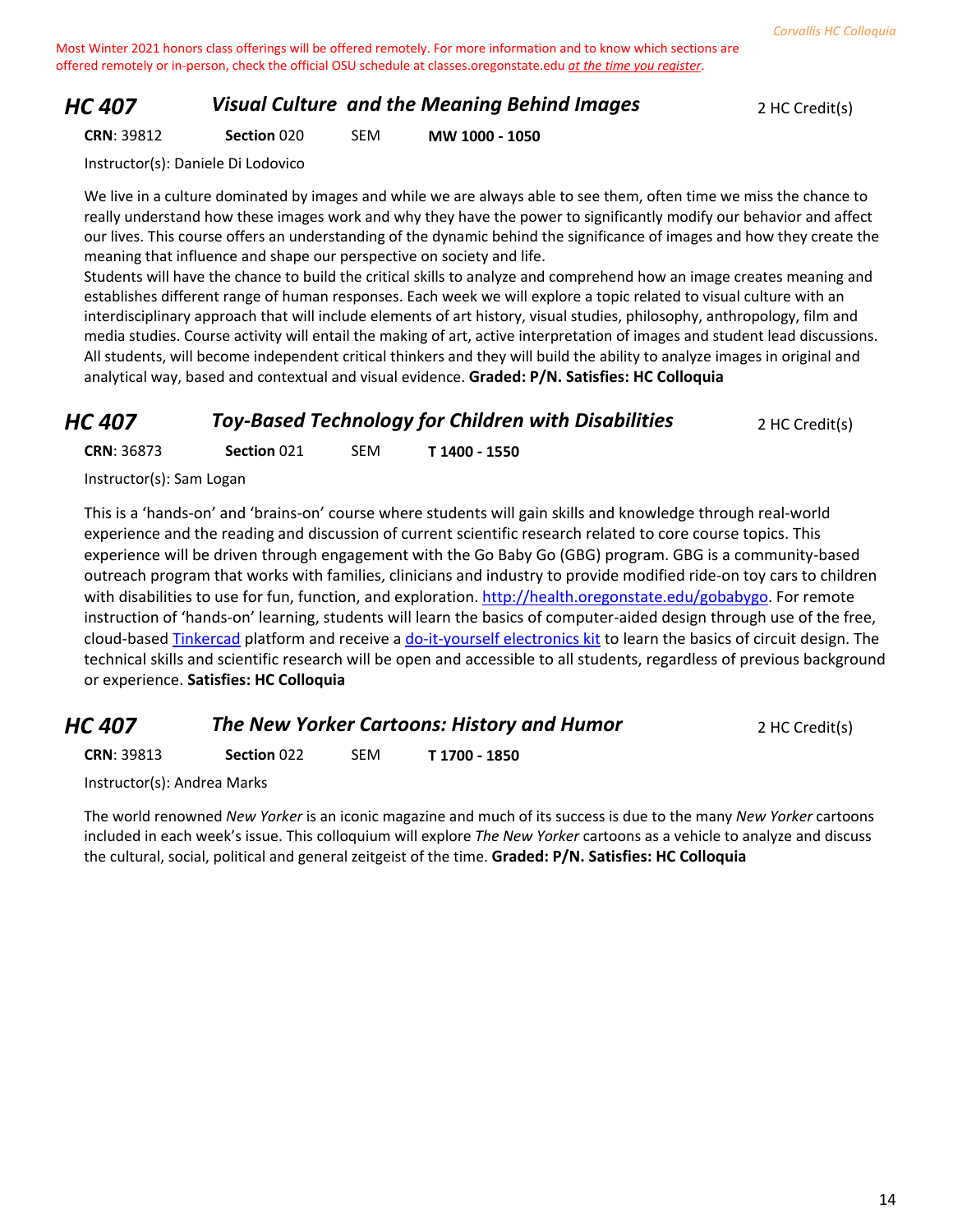# *HC 407 Science, Aesthetics, and the Invention of Altered States of Consciousness*

2 HC Credit(s)

**CRN**: 39814 **Section** 023 SEM **T 1200 - 1350** Instructor(s): Robin Pappas

The nineteenth through early twentieth centuries saw a transformation in how Western cultures understand human consciousness. This shift was informed in part by "science"-- technologies and methods for describing and explaining behavior and experience that were becoming disciplines: neurology, physiology, psychology, and psychiatry—and by "aesthetics"-- the artistic, literary, and philosophical texts and perspectives (themselves using technologies and methods) emphasizing the subjective and social relevance of experience. In the interest of documenting "the whole man," these discourses explored experiences reflecting the typically intractable aspects of human consciousness, what Aldous Huxley (author of *Brave New World* and *The Doors of Perception*) termed "the mind's antipodes." In short, they investigated altered states of consciousness, particularly those induced by substances. The prominent genre for articulating this transformation was the drug confession. Though first adopted by aesthetic authors, the confession model provided a rhetorical architecture for scientific writers, as well. By looking at how authors describe the phenomena they experience as a result of using substances, we will find new ways to ask questions about topics as diverse as poetic expression, medical ethics, human consciousness, and legal history. Class discussions will probe ideas from readings by such literary authors as Thomas de Quincey and Charles Baudelaire; psychologists such as Sigmund Freud and William James; as well as cultural theorists such as David Lenson and scientists such as Albert Hofmann. Throughout the term, students will have opportunities to focus more deeply on own related topics of their choosing in 2 short research projects and one presentation, which will be used to guide the emphasis of class discussion. **Satisfies: HC Colloquia**

# **HC 407 Last Year Experience 1997 <b>Last Year Experience 2 HC Credit(s) CRN**: 35720 **Section** 024 SEM **T 1000 - 1150** Instructor(s): Don Johnson

This seminar is intended to examine various elements of the post college transition such as career, personal finance, defining your brand, past and future friendships, the potential of a gap year, creating your neighborhood, the significance of other people in your life and career, and other questions uncovered. **Graded: P/N. Satisfies: HC Colloquia**

#### *HC 407 Publishing Underground: A History of Publishing Technology and Radical Movements* **CRN**: 36310 **Section** 025 SEM **T 1200 - 1350**

2 HC Credit(s)

Instructor(s): Kelly McElroy & Korey Jackson

From AIDS activists and zines to social media and protests to anti-lynching activism and pamphleteering -- how have activists made their voices heard through specific kinds of publishing? And how have their strategies created new types of publications, even entirely new genres? This course explores different modes of publishing by looking at historical and contemporary social reforms and the technologies that enable them (moveable type and the printing press, xerography/photocopying, and web-based platforms). We will examine how publications come out of and feed into particular social movements, discovering just how the politics of activism are informed by (and themselves inform) a wide variety of publication techniques and technologies.

We will consider not only the use of various publishing formats but also how institutions of power have reacted to their use, and how such publications have been censured or co-opted. We will also look at how alternative publishing attracts audiences of readers alienated by more formal or traditional modes of publishing.

There will also be ample opportunity to try your hand at creating your own publications using the technologies discussed in class: making is an important part of how we learn together. **We will send you a craft kit to make sure you have the materials you need.** 

At the end of the term you'll have the chance to create a final project using one of the publishing methods from class, addressing a social movement or social justice issue you're passionate about. **Graded: P/N. Satisfies: HC Colloquia**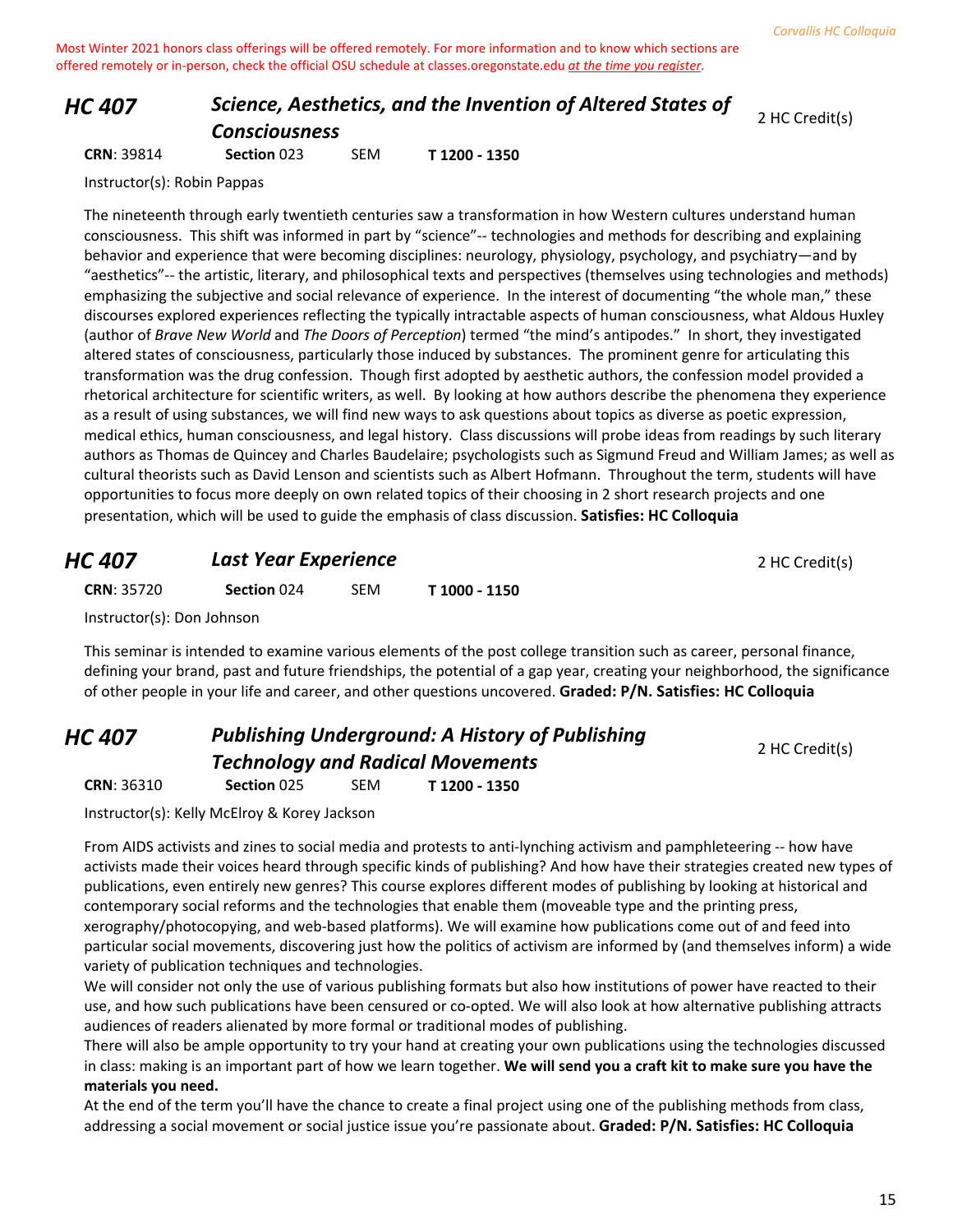# *HC 407 Technology and the Good Life PHC 407* 2 HC Credit(s)

**CRN**: 38113 **Section** 026 SEM **Th 1400 - 1550**

Instructor(s): Kenneth Funk

We all seek the Good Life, a life wherein our material needs are met and certain higher goods are realized, and, for many of us, technology has become a chief, if not the pre-eminent, means to it. But technology can also be an impediment to the Good Life and the roots of this ambivalent nature of technology may lie in our own fallibilities, mental and moral. In this Colloquium, we will discuss the Good Life, why technology can be both means and impediment to it, and how to make technology more of the former and less of the latter. **Graded: P/N. Satisfies: HC Colloquia**

# *HC 407* **Earning Your Wings: Private Pilot Ground School 2 HC Credit(s)**

**CRN**: 39815 **Section** 027 SEM **Th 1600 - 1750**

Instructor(s): Vincent Remcho

Learning to fly is something that many of us dream of yet few of us capitalize on. As of the end of 2017, there were an estimated 609,000 active, certificated pilots in the US: of the US population of 327 million people, fewer than 0.2% are pilots! Regardless of whether your drive to learn more about aviation and/or become a pilot is purely for enjoyment, for personal travel, or to lead to a career, the process starts in the same way for all of us: with ground school. This course will equip you to take and pass the FAA's Private Pilot Written Exam, indicating that you have completed ground school. Your next step will be to start flight training, which you can do locally with the Oregon State Flying Club if you choose. Class will be conducted in the remote format. Most of the class will be asynchronous, though we will meet via Zoom once per week during the regular class time for discussion. You will have 1-2 hours of additional online work to do on your own schedule, consisting of some reading, practice problems, and video tutorials. Class time will be invested in discussion of key aviation, navigation, and communication topics. At the end of the course you will take a practice FAA written exam to demonstrate your preparedness to register to take the actual test in an FAA testing center locally. A passing score on the practice exam is required to earn the endorsement to register for the actual FAA written exam. Taking the FAA written is not required to pass the class. A passing grade in the course is earned through participation. **Graded: P/N. Satisfies: HC Colloquia**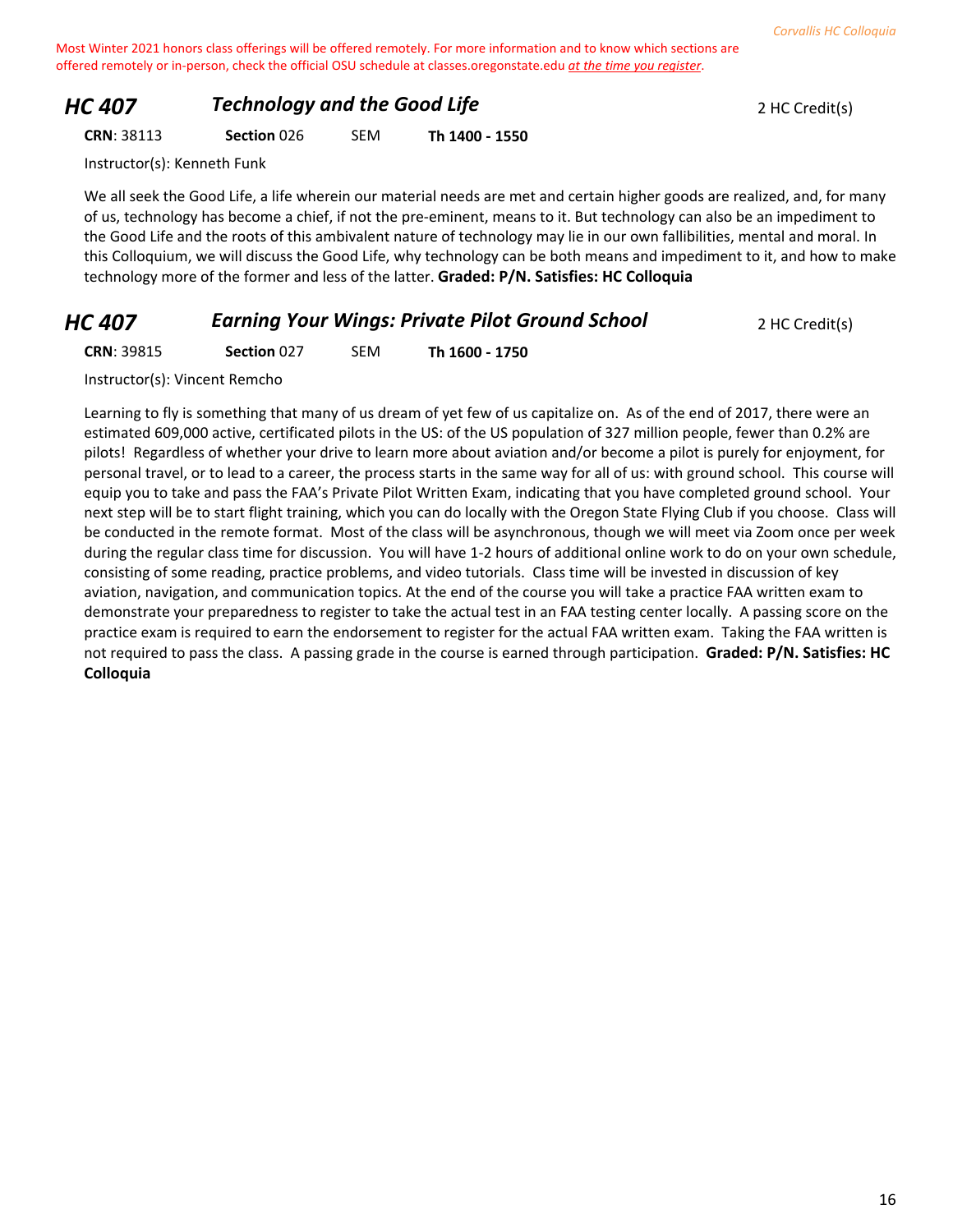# *HC 407 What Is Creativity?* 2 HC Credit(s)

**CRN**: 38653 **Section** 028 SEM **T 1400 - 1550**

Instructor(s): Jeremy Townley

When we think about creativity, most of us privilege art: painting, sculpture, literature, and film. If we think a little harder, we might include dance, opera, photography, symphonic music, and theater, among other highbrow art forms. Yet why do we usually confine notions of creativity to the fine arts? Don't popular art (graphic novels, Hollywood movies, pop music, public graffiti-murals), not to mention other domains (architecture, computer science, engineering, math, physics), demand similar types of creativity? Is it possible to generalize patterns of thought and/or behavior from one creative endeavor to another? We will explore these and other questions through readings and films by creative practitioners and scholars, short written reflections, small-group and class discussions, informal presentations, a short synthesis essay, and a final creative project. **Graded: P/N. Satisfies: HC Colloquia**

# **HC 407 Learning Through Play 2 HC Credit(s) 2 HC Credit(s)**

**CRN**: 39816 **Section** 029 SEM **TTh 900 - 950**

Instructor(s): Hannah Rempel

Games motivate people to learn in new ways; games are engaging; and games encourage learners to try something new without fearing failure. Educators know this and have created many educational games (some admittedly more fun than others). But can all games teach us something? Join this class and learn how different games can encourage learning. We'll explore which types of games help us learn best, we'll research what learning scientists know about games, and we'll test games to see how well they stack up to our fun and learning criteria. Based on what we learn, we'll even create games of our own. And yes, we'll play games along the way! **Satisfies: HC Colloquia**

| <b>HC 407</b> | <b>Imaging the Universe</b> | 1 HC Credit(s) |
|---------------|-----------------------------|----------------|
|               |                             |                |

**CRN**: 37144 **Section** 030 SEM **W 1700 - 1750**

Instructor(s): Tom Carrico

The universe is far more than what our eyes can see. Using DSLR cameras (their own or borrowed from the school), students will go outside and image the night sky. They will learn various methods of image processing that will help tease out all available information. From there, the course will look at many of the resources available that will reveal more of the spectrum of the universe, including radio telescopes, orbiting observatories, and other novel techniques. There will be opportunities to look through solar telescopes, experience a local star party with a wide range of telescopes, and spend many evenings photographing the universe. **Graded: P/N. Satisfies: HC Colloquia**

**CRN**: 39817 **Section** 031 SEM **M 1400 - 1450**

Instructor(s): Jeremy Townley

If asked about our social standing, most of us would say we're "middle class"? But what does that actually mean? In this colloquium, we will use a combination of narrative and analytical texts, along with documentary films, to investigate the intersectional complexities of social class in America. We will explore such questions as: What is class? How can it limit individual and collective freedoms? What effect does it have on community? How does it influence our perceptions of individuals' skills and abilities? How are classes created and maintained? Our readings, discussions, short in-class writing assignments, and informal presentations will build toward a final project: a reflection on and/or exploration of some aspect of social class in the form of a personal essay, interview(s), digital narrative, photo collage, etc. **Graded: P/N. Satisfies: HC Colloquia**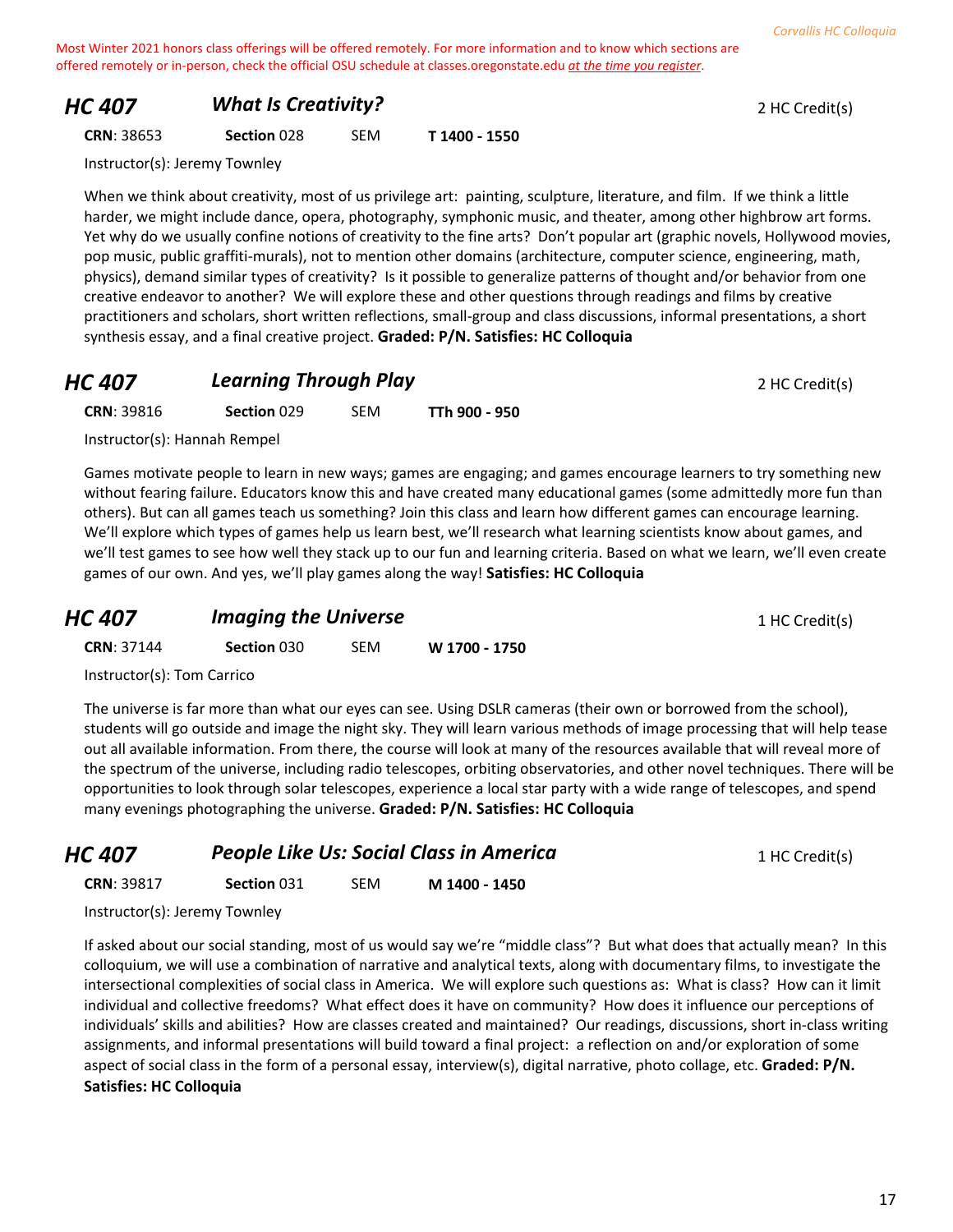# *HC 407 Soundscape Ecology: A Sound-Driven Exploration of the Natural World Using Creative Applications for Data Analysis, and More*

1 HC Credit(s)

Instructor(s): Dana Reason

An introduction to sound driven explorations of the natural (and human-made) world using creative applications for data analysis, sound studies and more. Topics will include: the sound health of the planet; innovations that utilize sound, and music to help augment research in the fields of science, the arts, engineering and bio-health fields. Finally, students get to experience and discover the concept and practice of sonification, and soundscape ecology. No experience with music, computer science or sound required. **Satisfies: HC Colloquia**

| HC 407 | <b>Energy IQ: The Changing Energy Landscape</b> | 2 HC Credit(s) |
|--------|-------------------------------------------------|----------------|
|--------|-------------------------------------------------|----------------|

**CRN**: 40555 **Section** 033 SEM **TTh 1600 - 1650**

**CRN**: 40553 **Section** 032 SEM **F 1400 - 1550**

Instructor(s): Skip Rochefort

The goal of this class is to make each one of you an informed citizen of the world with respect to energy issues. We will take both a qualitative and quantitative look at energy resources and uses in the United States. We will consider how energy is generated or obtained and consumed in the US. We will also explore the global implications of energy use and consumption. We will examine predominant and emerging technologies on both the resource and consumption sides. We will also examine the role of ethics, values, and public policy in influencing choices regarding energy use. Students will participate in and lead discussions, give presentations, and generate a personal energy philosophy/statement. **Satisfies: HC Colloquia**

*HC 407* **The Holocaust in the Digital Age** 2 HC Credit(s)

**CRN**: 38362 **Section** 400 SEM

Instructor(s): Katherine Hubler

A "virtual tour" of Anne Frank's hiding place. Conversations with 3-D avatars of actual Holocaust survivors. Tweets from now-deceased Jewish passengers of the ill-fated St. Louis cruise-liner, forced to return to Europe on the eve of WWII after being denied entry into Cuba, the US, and Canada.

As the World War Two era fades deeper into the recesses of the 20th century and the last survivors of Nazi persecution approach their nineties, scholars and educators are turning increasingly to the digital to preserve evidence, raise awareness, and prompt sober reflection about the Holocaust. While the technologies have become more sophisticated, new forms of media have actually been central to efforts to record survivor testimonies and bring perpetrators to justice since the end of World War Two. This class explores the historical intersection of the Holocaust and new media. It will also analyze how social media, visualizations, virtual reality, and artificial intelligence are currently being used by Holocaust researchers and educators during a time when awareness about the Holocaust is fading and anti-Semitic incidents are on the rise. **This is an Ecampus course. Tuition rates for Ecampus courses are different than on-campus courses and can be found at ecampus.oregonstate.edu/services/tuition. Satisfies: HC Colloquia**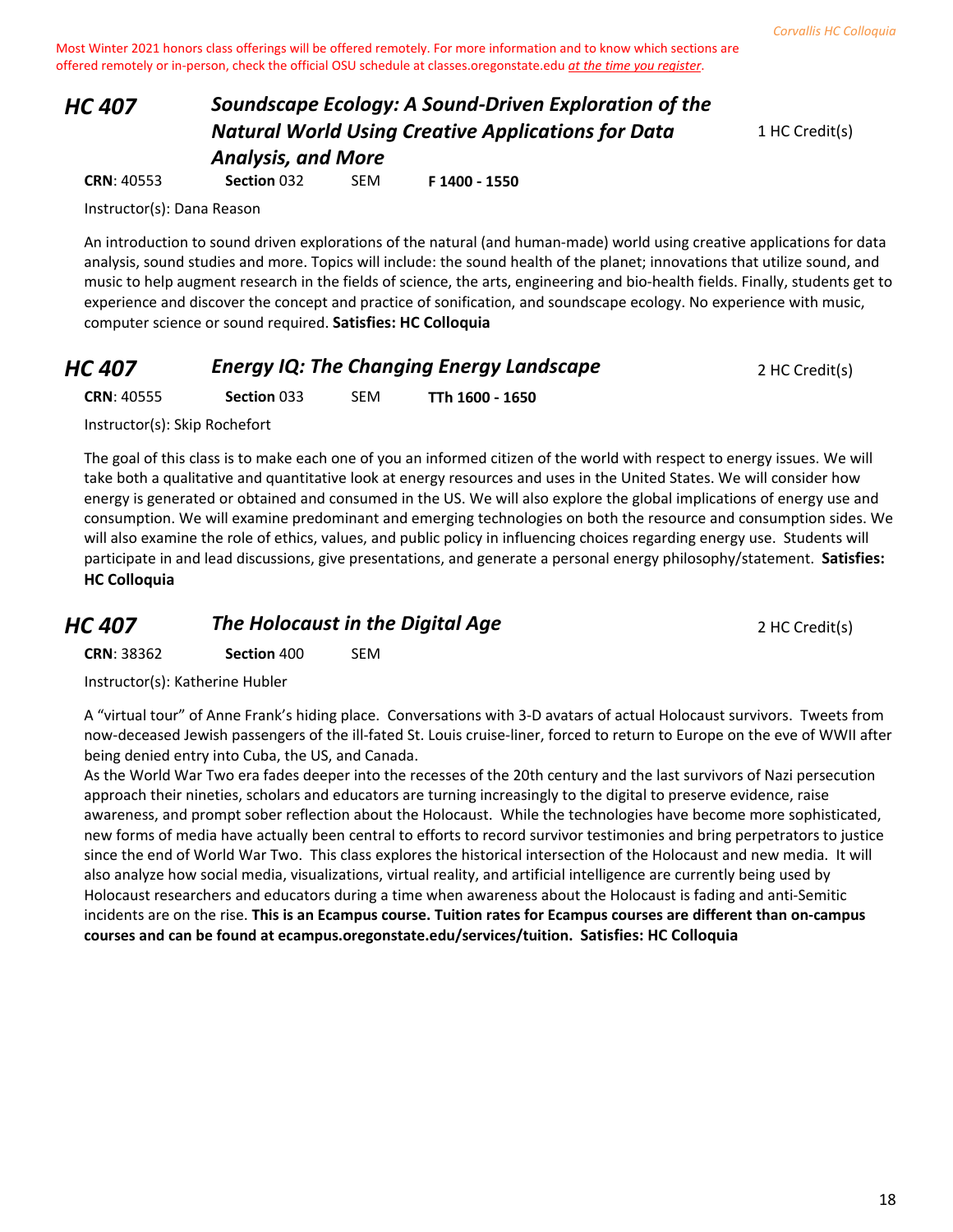# *HC 407 Murder, Mayhem, and Makeup: Lady Detectives on Page and Screen*

2 HC Credit(s)

**CRN**: 39725 **Section** 401 SEM

Instructor(s): Clare Braun

From Agatha Christie's Miss Marple to Kristen Bell's Veronica Mars, women have solved some of the dastardliest crimes of the detective genre both on the page and on the screen. We will look at a variety of texts and films featuring lady detectives—some very ladylike indeed, some decidedly not—to examine the cross-sections between gender and genre. How do these detectives use their performance of gender to solve mysteries? How do these stories challenge, reinforce, and/or complicate traditional notions of gender and crime? **This is an Ecampus course. Tuition rates for Ecampus courses are different than on-campus courses and can be found at ecampus.oregonstate.edu/services/tuition. Graded: P/N. Satisfies: HC Colloquia**

| 1 HC Credit(s) |
|----------------|
|                |

**CRN**: 34931 **Section** 001 SEM **F 1400 - 1450**

Instructor(s): Albert Stetz

Are photons real? Can you change the past by doing an experiment in the present? Can you kill Schrodinger's cat by looking at it? Is it true that a watched pot never boils? Can you send quantum information faster than the speed of light? Quantum mechanics is so weird, what is reality really like? These and many related questions have intrigued scientists since the birth of quantum mechanics almost a century ago. Much progress has been made, but there is a sense that we must drastically revise our understanding of reality, and no one is quite sure how to do that. These questions are partly philosophical and partly technical, but the technical part can be understood with a minimum of math and physics. In this course we will review the most bizarre aspects of quantum mechanics, look at the experiments that have been done to elucidate them, and discuss the philosophical ramifications. **Satisfies: HC Colloquia**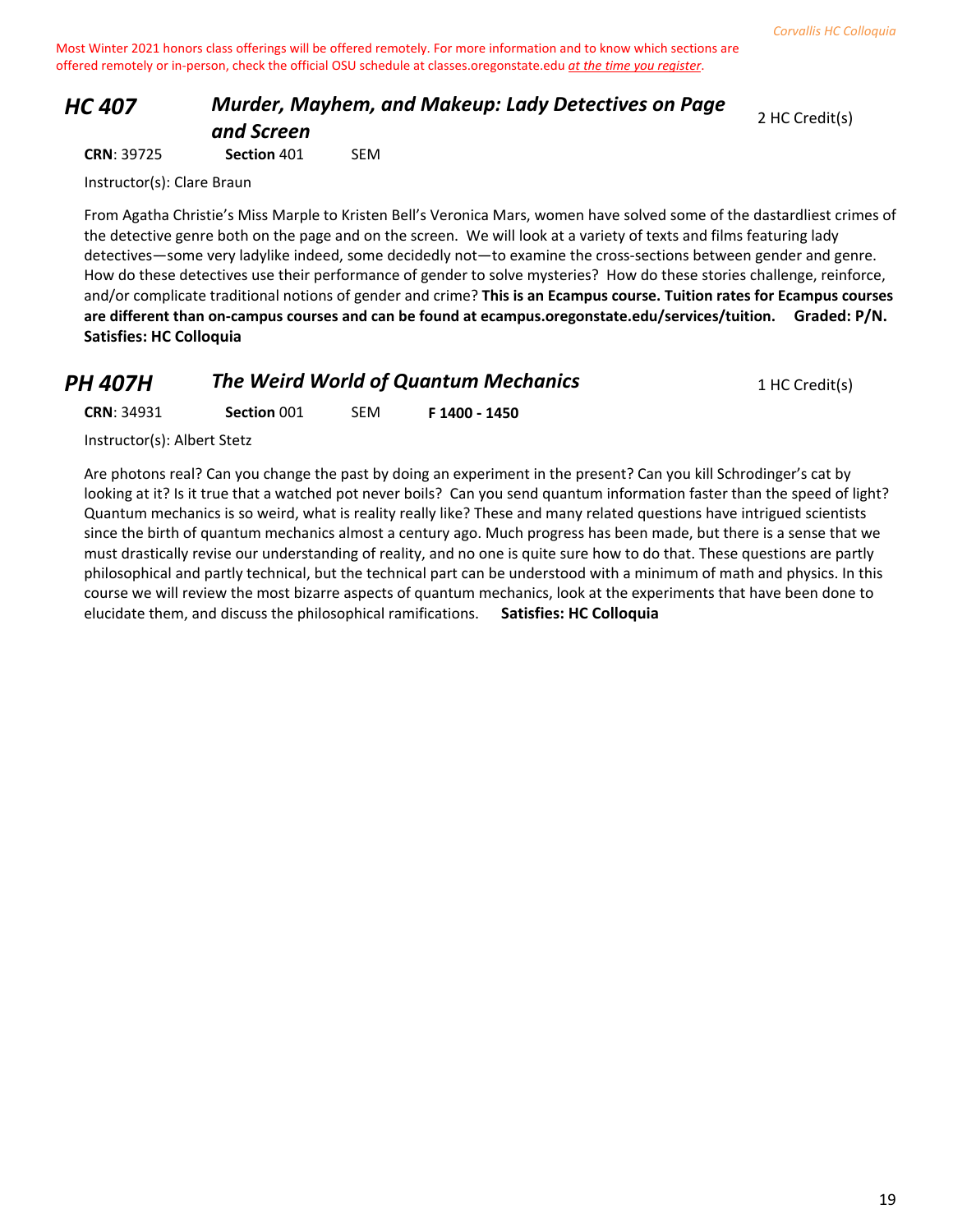# **Winter 2021 HC Elective Options**

#### *BA 161H Innovation Nation - Awareness to Action* 2 HC Credit(s)

#### **This course is shared with a secton for COB Dean's Academy students. Honors students should register for section 019** *and* **choose ONE of the lecture sections:**

|                   |             |            | section 010, 012, or 014 (in-person) OR 110, 112, or 114 (remote) |                 |
|-------------------|-------------|------------|-------------------------------------------------------------------|-----------------|
| <b>CRN: 36169</b> | Section 019 | <b>REC</b> | F0900 - 0950                                                      | Sandra Neubaum  |
|                   |             |            | And choose one lecture section                                    |                 |
| <b>CRN: 36161</b> | Section 010 | <b>LEC</b> | TTh 1100 - 1150 (in-person)                                       | Katelyn O'Brien |
| <b>CRN: 40428</b> | Section 110 | <b>LEC</b> | TTh 1100 - 1150 (remote)                                          | Katelyn O'Brien |
| <b>CRN: 36164</b> | Section 012 | <b>LEC</b> | TTh 1300 - 1350 (in-person)                                       | Katelyn O'Brien |
| <b>CRN: 40430</b> | Section 112 | <b>LEC</b> | TTh 1300 - 1350 (remote)                                          | Katelyn O'Brien |
| <b>CRN: 36167</b> | Section 014 | <b>LEC</b> | TTh 1400 - 1450 (in-person)                                       | Katelyn O'Brien |
| <b>CRN: 40432</b> | Section 114 | <b>LEC</b> | TTh 1400 - 1450 (remote)                                          | Katelyn O'Brien |

First course in a two-course sequence. Begins a conversation on self-management, offering opportunities for active reflection on critical skill sets necessary for success in today's global market. Builds a foundation of entrepreneurial knowledge and gaining a competitive edge while becoming aware of your role in managing your own career. The section of BA 161H students take in Winter determines which section of BA 162H they will need in the Spring - instructors will help students match their winter and spring sections of the courses during class. **This course is shared with a section for COB Dean's Academy students. Honors students should register for section 019 and choose either section 010, 012, 014, or 110, 112, or 114. 2 out of the 3 OSU credits earned will count toward Honors College requirements.** RESTRICTIONS: For first-year students in the College of Business only. **Satisfies: HC Elective**

# **BA 213H Managerial Accounting Accounting** 4 HC Credit(s)

**This course is shared with a secton for COB Dean's Academy students.**

**Honors students should register for section 001**

| <b>CRN: 38100</b> | Section 001 | LEC | MW 1400 - 1550 |
|-------------------|-------------|-----|----------------|
|                   |             |     |                |

Instructor(s): Christopher Akroyd

Accounting information from the perspective of management users with an emphasis on data accumulation for product costing, planning, and performance evaluation and control. **This course is shared with a section for COB Dean's Academy students. Honors students should register for section 001.** PREREQS: BA 211/211H. RESTRICTIONS: For Business majors/minors only. Minimum of sophomore standing required. **Satisfies: HC Elective**

# **BA 223H Principles of Marketing A Principles of Marketing A HC Credit(s)**

**This course is shared with a secton for COB Dean's Academy students.**

**Honors students should register for section 001**

**CRN**: 38102 **Section** 001 LEC **MW 1200 - 1350**

Instructor(s): Johnny Chen

Covers concepts and principles used by marketing professionals. Designed explicitly for business majors, it's an introduction to the relationships between customers, products, and companies in a competitive and dynamically evolving marketplace. PREREQS: ECON 201/201H. RESTRICTIONS: For Business majors/minors only. Minimum of sophomore standing required. **Satisfies: HC Elective**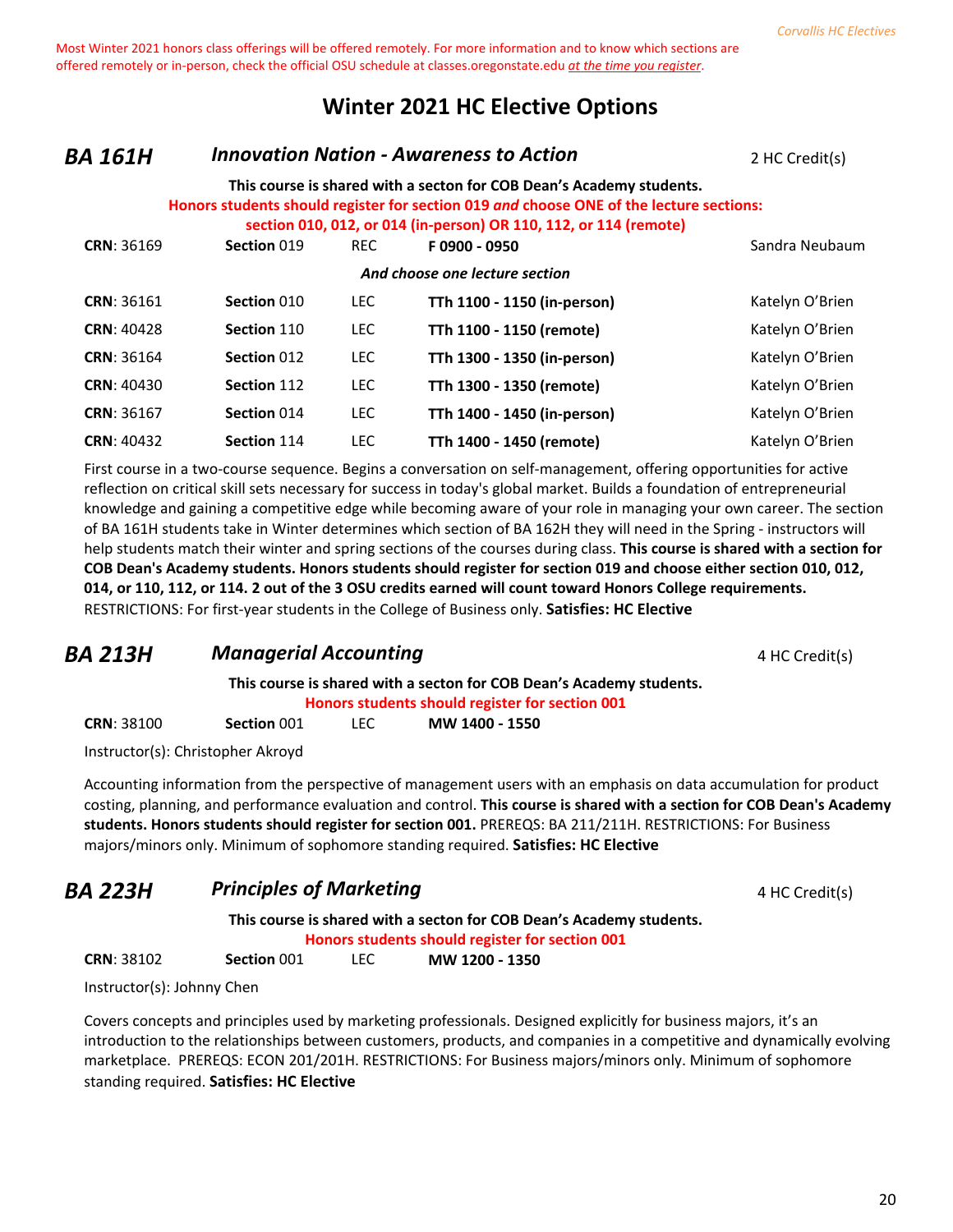#### **BA 275H Foundations of Statistical Inference** 4 HC Credit(s)

**This course is shared with a secton for COB Dean's Academy students.**

**Honors students should register for section 001**

**CRN**: 39795 **Section** 001 LEC **TTh 1600 - 1750**

Instructor(s): Andrew Olstad

An introductory course on statistical inference with an emphasis on business applications. Coverage includes descriptive statistics, random variables, probability distributions, sampling and sampling distributions, statistical inference for means and proportions using one and two samples, and linear regression analysis. **This course is shared with a section for COB Dean's Academy students. Honors students should register for section 001.** PREREQS: MTH 111 OR MTH 241 OR MTH 251/251H. RESTRICTIONS: For Business majors/minors only. Minimum of sophomore standing required. **Satisfies: HC Elective**

#### **BA 354H Managing Ethics and Corporate Social Responsibility** 4 HC Credit(s)

**This course is shared with a secton for COB Dean's Academy students. Honors students should register for section 001 CRN**: 39797 **Section** 001 LEC **TTh 1400 - 1550**

Instructor(s): Betsy Rock

Introduces contemporary issues that business professionals face making ethical and socially responsible decisions in an increasingly fast-paced, transparent, and global environment. This is a Writing Intensive Course. **This course is shared with a section for COB Dean's Academy students. Honors students should register for section 001.** PREREQS: (COMM 111/111H or COMM 114/114H or COMM 218/218H) and (WR 222 or WR 323 or WR 327/327H or HC 199). RESTRICTIONS: Business majors/minors only. Senior standing required. **Satisfies: HC Elective**

#### **BA 375H Applied Quantitative Methods 4 HC Credit(s) 4 HC Credit(s)**

**This course is shared with a secton for COB Dean's Academy students. Honors students should register for section 001 CRN**: 39799 **Section** 001 LEC **MW 1400 - 1550**

Instructor(s): Xiaohui Chang

Introduces students to the basics of data science and data analytics for handling of large-scale databases. It provides an overview of the main data-analytic techniques and topics including data visualization, linear and nonlinear regression analysis, time series analysis and forecasting, classification, and clustering methods. **This course is shared with a section for COB Dean's Academy students. Honors students should register for section 001.** Prereqs: BA 275. RESTRICTIONS: Business majors/minors only. Minimum of junior standing required. **Satisfies: HC Elective**

| BI 370H                      | Ecology     |            |                 | 3 HC Credit(s) |
|------------------------------|-------------|------------|-----------------|----------------|
| <b>CRN: 37257</b>            | Section 001 | <b>LEC</b> | TTh 1200 - 1320 |                |
| Instructor(s): Carmen Harjoe |             |            |                 |                |

The study of interactions between organisms and their biotic and abiotic environments at the population, community, ecosystem, and biosphere levels of organization. PREREQS: (BI 211/211H and BI 212/212H and BI 213/213H) or (BI 204 and BI 205 and BI 206). **Satisfies: HC Elective**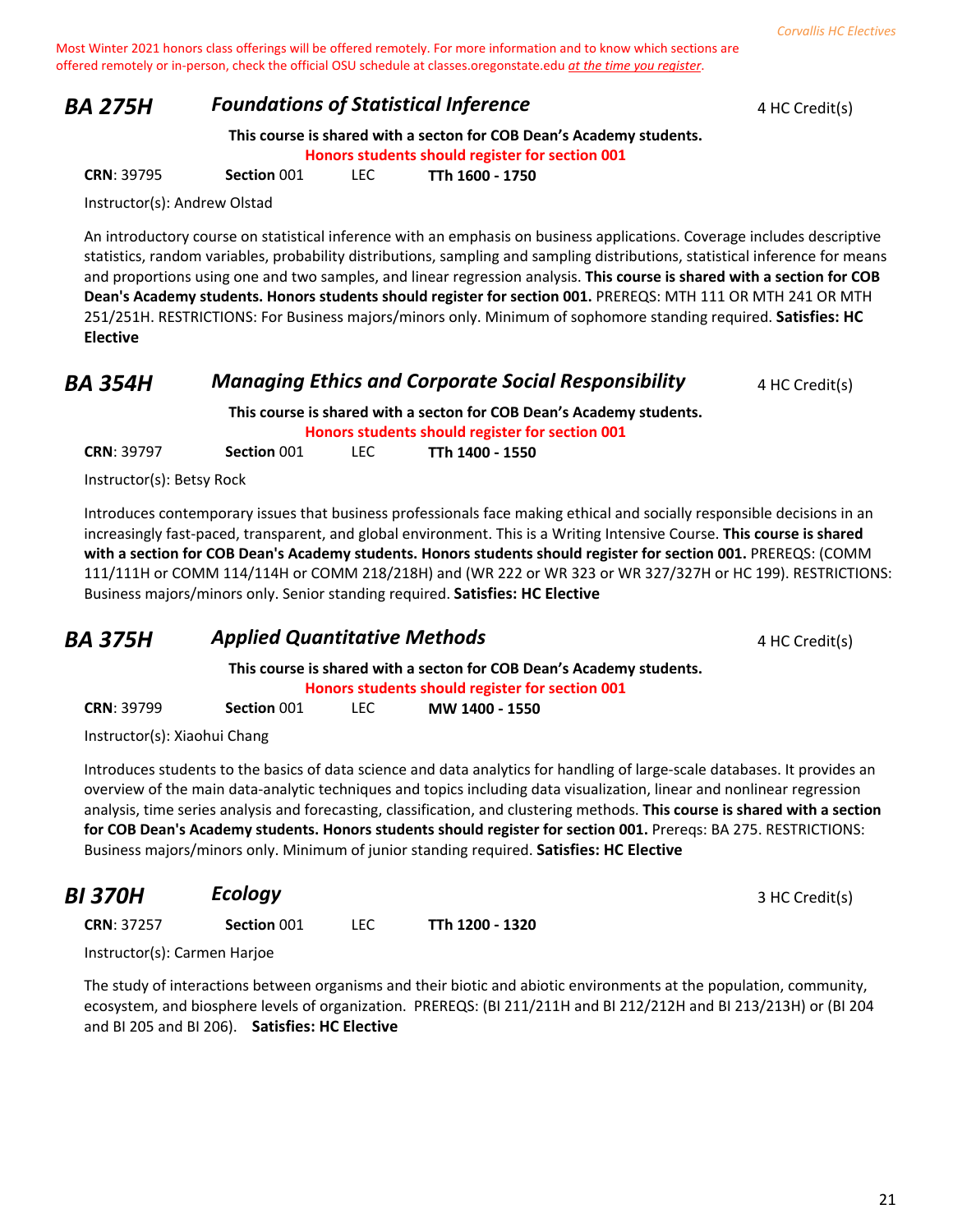# **CBEE 212H Energy Balances** 1 HC Credit(s)

*Register for all three sections – lecture, recitation, and studio*

| <b>CRN: 34469</b> | Section 001 | TEC.       | MF 1400 - 1450 |
|-------------------|-------------|------------|----------------|
| <b>CRN: 34470</b> | Section 010 | RFC.       | W 1400 - 1450  |
| <b>CRN: 34471</b> | Section 020 | <b>STU</b> | T 1300 - 1350  |

Instructor(s): Kaitlin Fogg

Energy balances, thermophysical and thermochemical calculations. **1 out of the 3 OSU credits earned counts toward Honors College requirements. Lecture and recitation common with non-honors.** PREREQS: MTH 252/252H. RESTRICTIONS: For Engineering students only. Minimum of sophomore standing required. **Satisfies: HC Elective**

| CH 362H                    | <b>Experimental Chemistry I</b> |            |                            | 3 HC Credit(s) |
|----------------------------|---------------------------------|------------|----------------------------|----------------|
| <b>CRN: 32018</b>          | Section 001                     | <b>LEC</b> | M 1600 - 1650              |                |
|                            |                                 |            | And choose one lab section |                |
| <b>CRN: 32019</b>          | Section 010                     | LAB.       | TTh 800 - 1120             |                |
| <b>CRN: 38618</b>          | <b>Section</b> 011 (in-person)  | LAB        | TTh 1300 - 1620            |                |
| <b>CRN: 40434</b>          | <b>Section</b> 111 (remote)     |            |                            |                |
| <b>CRN: 32020</b>          | <b>Section</b> 012 (in-person)  | LAB        | WF 1200 - 1520             |                |
| <b>CRN: 40435</b>          | <b>Section</b> 112 (remote)     |            |                            |                |
| Instructor(s): Kevin Gable |                                 |            |                            |                |

Advanced integrated laboratory course for sophomore level chemistry majors and biochemistry and biophysics majors concentrating on organic synthesis, thermochemistry and spectroscopic methods of identification. Students learn first hand techniques of: vacuum distillation, oxygen bomb calorimetry, infrared spectroscopy, and 1-D and 2-D NMR methods. **Must contact Chemistry department to register and/or for questions related to in-person vs remote.** PREREQ: CH 361/361H AND CH 335. CH 335 can be taken concurrently. RESTRICTIONS: For Chemistry and Biochemistry/Biophysics majors only. **Course Fee \$44.00. Fee is non-refundable. Additional no-show-drop fee. Satisfies: HC Elective**

| CH 462H           | <b>Experimental Chemistry II</b> |      |                           | 3 HC Credit(s) |
|-------------------|----------------------------------|------|---------------------------|----------------|
| <b>CRN: 32021</b> | Section 001                      | TEC. | W 1300 - 1350             |                |
| <b>CRN: 32022</b> | Section 010                      | LAB  | W 1400-1650 & F 1300-1650 |                |

Instructor(s): Christine Pastorek

Advanced integrated laboratory course for junior level chemistry majors concentrating on physical and analytical chemistry of polymers and materials. Students synthesize a synthetic rock, zeolite, and make PMMA, a polymer. Students learn first hand techniques of: PXRD, INAA, DSC, TGA, GPC, electrochemistry, reaction kinetics by flash photolysis, pulsed polarography and ASV. **Must contact Chemistry department to register.** PREREQ: CH 362/362H AND CH 441 AND (CH 324 OR CH 461/461H). CH 441 can be taken concurrently. CH 422 is recommended. **Course Fee \$44.00. Fee is nonrefundable. Additional no-show-drop fee. Satisfies: HC Elective**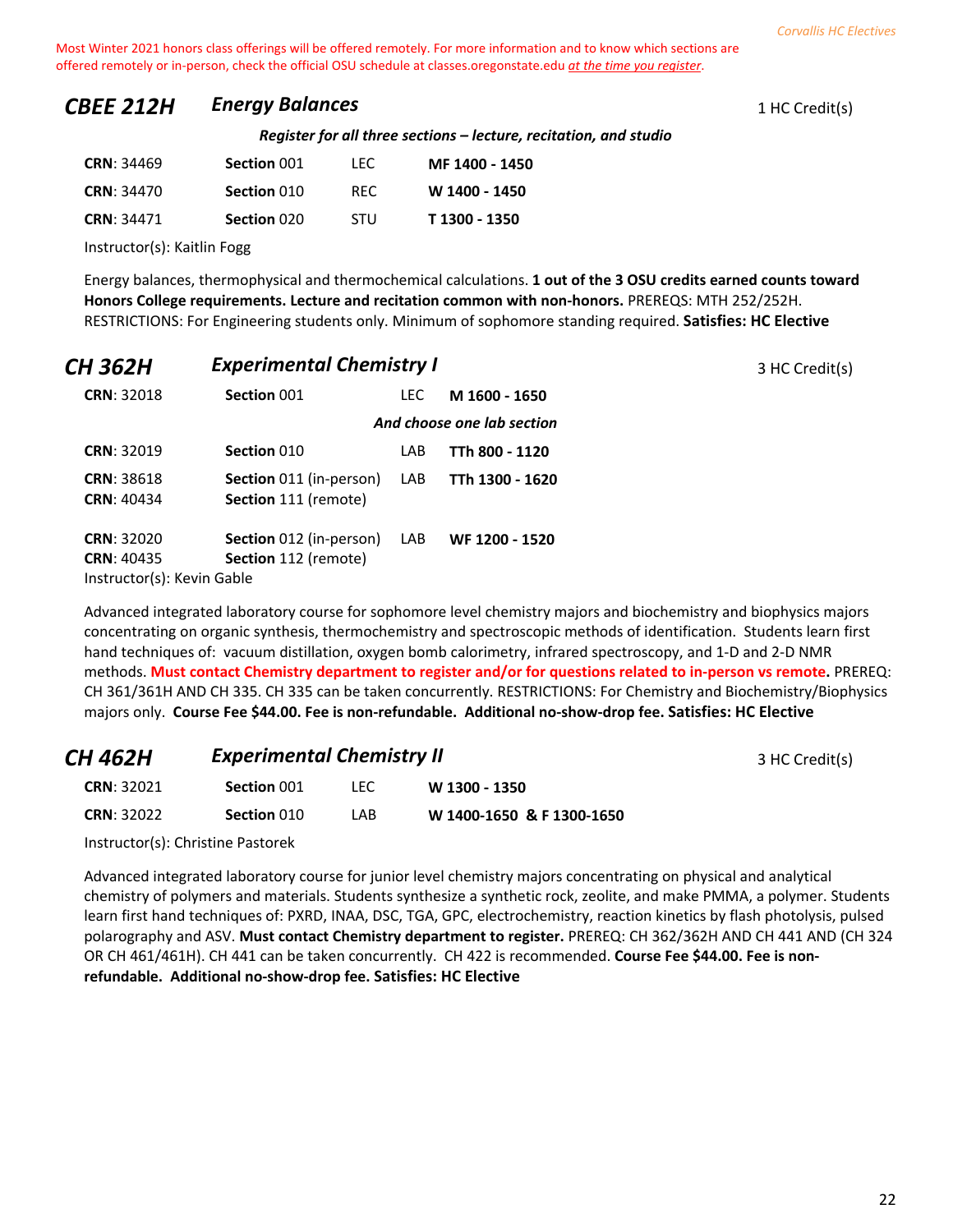| <b>CHE 332H</b>   | <b>Transport Phenomena II</b> |  |                      | 1 HC Credit(s) |
|-------------------|-------------------------------|--|----------------------|----------------|
| <b>CRN: 34696</b> | Section 001                   |  | TTh 1200 – 1250      |                |
|                   |                               |  | <b>&amp; GRP MID</b> |                |

|                   |             |            | & GRP MID      |
|-------------------|-------------|------------|----------------|
| <b>CRN: 34695</b> | Section 010 | <b>STU</b> | MW 1300 - 1350 |

Instructor(s): Skip Rochefort

A unified treatment using control volume and differential analysis of heat transfer, prediction of heat transport properties, and introduction to heat transfer operations. Lecture is common with non-honors. **1 out of the 3 OSU credits earned counts toward Honors College requirements.** PREREQ: CHE 311 AND CHE 331/331H. RESTRICTIONS: Must be enrolled in the College of Engineering. **Satisfies: HC Elective**

| <b>CS 325H</b> | <b>Analysis of Algorithms</b> | 4 HC Credit(s) |
|----------------|-------------------------------|----------------|
|----------------|-------------------------------|----------------|

**CRN**: 35813 **Section** 001 LEC **TTh 1200 - 1320**

Instructor(s): Amir Nayyeri

In this class, you will master algorithmic techniques such as dynamic programming and divide-and-conquer and learn how to argue that your algorithms are correct and fast. You will apply this knowledge to tackling problems from the International Collegiate Programming Contest. PREREQ: CS 261 AND (CS 225 OR MTH 231). RESTRICTIONS: Must be enrolled in the College of Engineering. Not for Computer Science Double Degree students. **Satisfies: HC Elective**

# **DSGN 244H Color Innovation COLOR 100 AM 244HC Credit(s)**

**This course is shared with a secton for COB Dean's Academy students.**

**Honors students should register for section 001**

| <b>CRN: 38654</b> | Section 001 | TTh 1200 - 1350 |  |
|-------------------|-------------|-----------------|--|
|                   |             |                 |  |

Instructor(s): Shanna Ruyle

The aesthetics, meaning, and perception of color provide the foundational knowledge in this course. **This course is shared with a section for COB Dean's Academy students. Honors students should register for section 001.** RESTRICTIONS: For Pre-Merchandising Management, Pre-Interiors, and Pre-Design & Innovation Management students only. Minimum of sophomore standing required. **Satisfies: HC Elective**

| H 100H            | <b>Introduction to Public Health</b> |  |                 | 4 HC Credit(s) |
|-------------------|--------------------------------------|--|-----------------|----------------|
| <b>CRN: 34472</b> | Section 001                          |  | TTh 1000 - 1150 |                |

Instructor(s): Viktor Bovbjerg

This survey course covers the basic elements of public health and application of public health action, along with related complex ethical and political issues. Topics range from infectious disease outbreaks and control, to the role of diet and physical activity in chronic disease, to the intersection of emergency services and preparedness with public health. We will focus on experiential and tailored learning: several sessions will be in the field–at work sites, businesses, public health agencies, and natural environments. A major element of the course is a student-directed exploration of a public health topic of interest to each student. **Satisfies: HC Elective**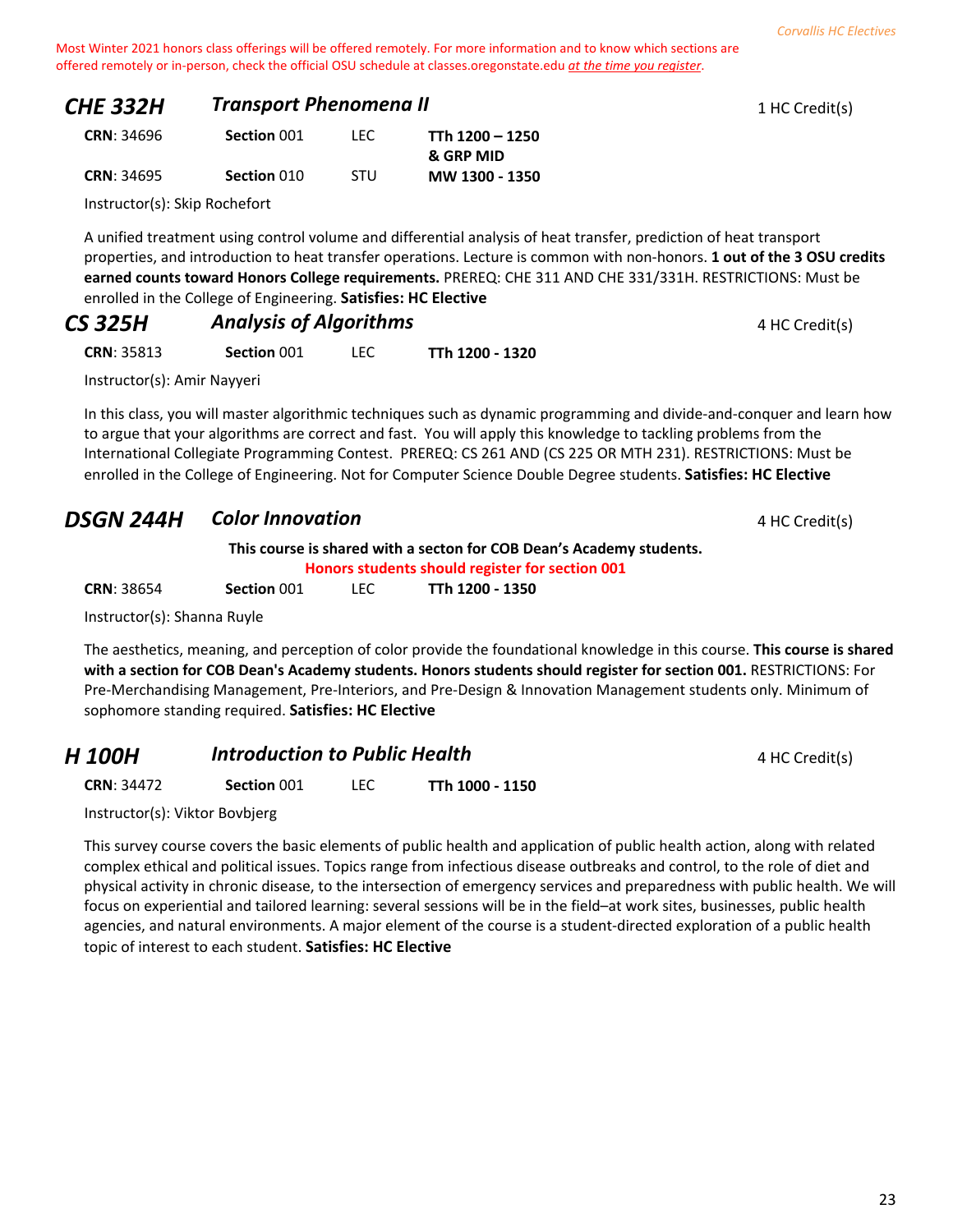# **HC 409 Conversants Conversants 1** HC Credit(s)

| <b>CRN: 31132</b> | Section 005 | <b>PRAC</b> |
|-------------------|-------------|-------------|
|                   |             |             |

Instructor(s): Leanna Dillon

The INTO OSU Cultural Ambassador Conversant Program provides an opportunity for honors students to earn credit while participating in a mutual cultural exchange. Participating honors students commit to meeting on average one hour per week with their international partner, keep a log of the times and places they met and the topics discussed, and complete a 2 page reflections paper due at the end of the term. Program information including the application process, is available at http://oregonstate.edu/international/cultural-ambassador. Students must meet with an HC advisor to complete a Learning Agreement. Applications must be submitted online no later than the end of week 1. **Graded: P/N. Satisfies: HC Elective**

# **HC 409 Civic Engagement Civic Engagement** 1 HC Credit(s)

**CRN**: 34195 **Section** 007 PRAC

Instructor(s): Leanna Dillon

The Center for Civic Engagement provides an opportunity for honors students to earn credit while participating in an ongoing community engagement project within the local community. Participating honors students commit to serving on average 2-3 hours per week within their project site, keep track of their service hours, and complete a 2 page reflection paper due at the end of the term. Additional information, including placement opportunities, is available at: https://sli.oregonstate.edu/cce. Students must meet with an HC advisor to complete a Learning Agreement and a CCE staff member to discuss placement opportunities. Placement must take place prior to the start of the term. **Graded: P/N. Satisfies: HC Elective**

| HC 409             | <b>Professional &amp; Career Development</b> |      |               | 1 HC Credit(s) |
|--------------------|----------------------------------------------|------|---------------|----------------|
| <b>CRN</b> : 37271 | Section 008                                  | PRAC | F 1200 - 1250 |                |

Instructor(s): LeeAnn Baker & Emily Garcia

This professional and career development course is designed to increase your awareness of skills necessary for a successful life after college. We will work together to create a customized development plan focused on your strengths and weaknesses with an aim to achieve your development goal. We will give you the fundamentals and you will practice these skills with your classmates and the larger community. Part of the course will include attending professional development and career events. This course is for anyone who hopes to have a smooth transition to adulting! **Meets weeks 3 & 7 only. Graded: P/N. Satisfies: HC Elective**

**Meets weeks 3 and 7 only**

| ME 317H           | <b>Intermediate Dynamics</b> |     |                | 4 HC Credit(s) |
|-------------------|------------------------------|-----|----------------|----------------|
| <b>CRN: 39098</b> | Section 002                  | LEC | MW 1000 - 1150 |                |
|                   |                              |     |                |                |

Instructor(s): Ross Hatton

Continuation of the study of kinematics and kinetics of particles and rigid bodies, with applications to mechanical systems of current interest to engineers. PREREQS: ENGR 212/212H and MTH 256/256H and (ENGR 112, CS 161, CBEE 102/102H, or NSE 115). RESTRICTIONS: For Manufacturing, Mechanical, or Industrial Engineering majors only. Must be enrolled in the College of Engineering. Minimum of junior standing is required. **Satisfies: HC Elective**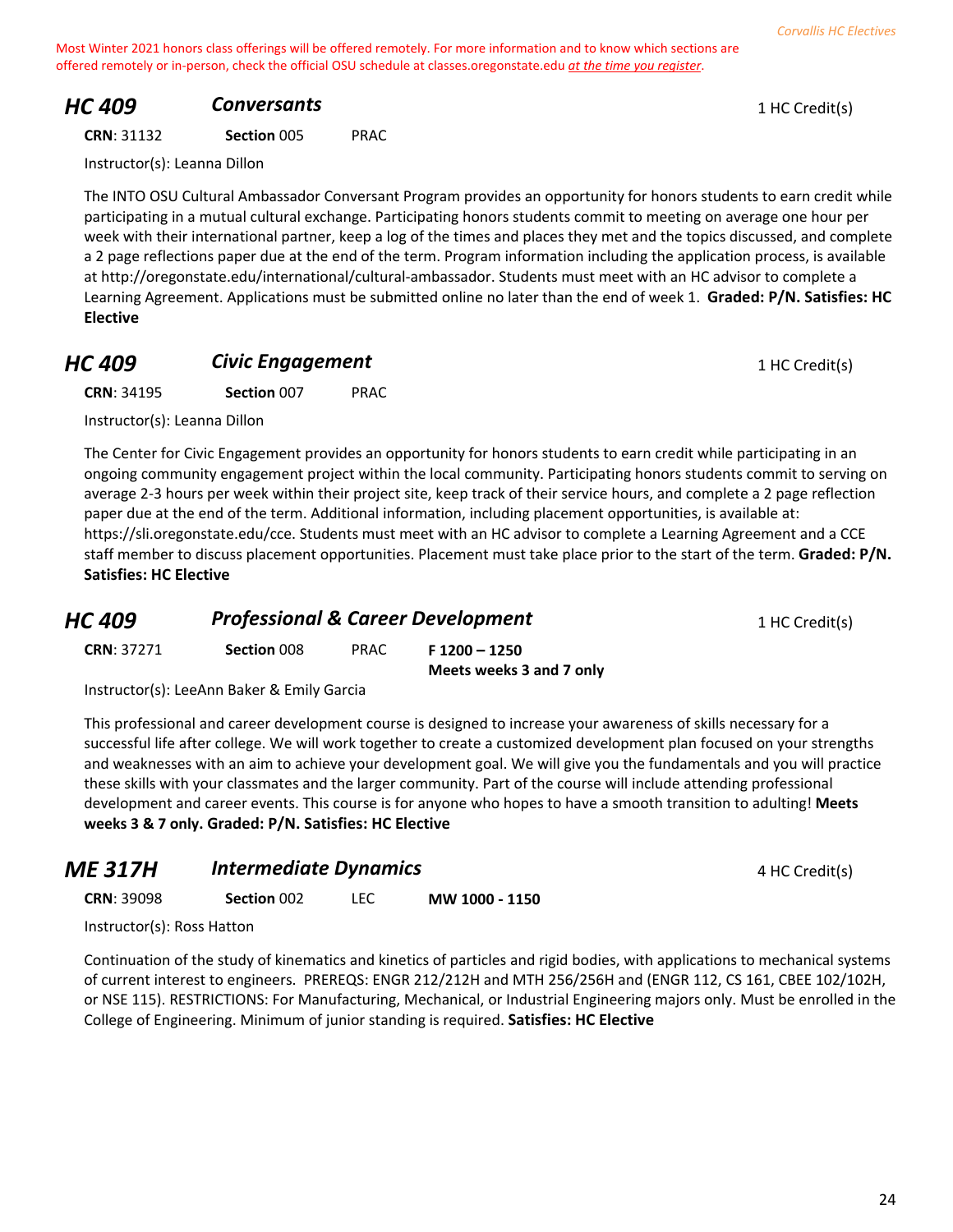#### **ME 383H Mechanical Component Design** 1 HC Credit(s)

| Register for both lecture and lab |
|-----------------------------------|
|-----------------------------------|

| <b>CRN: 36024</b> | Section 001 | TEC. | TTh 830 - 950 |
|-------------------|-------------|------|---------------|
| <b>CRN: 36025</b> | Section 010 | I AB | W 1000 - 1150 |

Instructor(s): Brad Camburn

Failure analysis and design of machine components. **1 out of the 4 OSU credits earned counts toward Honors College requirements. Lecture is shared with non-honors section.** PREREQS: ME 316 and ME 250 and ENGR 212/212H and ENGR 213. ME 250 can be taken concurrently. RESTRICTIONS: For Manufacturing, Mechanical, or Industrial Engineering majors only. Must be enrolled in the College of Engineering. Minimum of junior standing is required. **Satisfies: HC Elective**

| <b>ME 430H</b> | <b>System Dynamics and Control</b> | 4 HC Credit(s) |
|----------------|------------------------------------|----------------|
|                |                                    |                |

**CRN**: 39818 **Section** 001 LEC **MW 1000 - 1150**

Instructor(s): Joseph Davidson

Modeling and analysis of linear continuous systems in time and frequency domains. Fundamentals of single-input-singleoutput control system design. PREREQS: ME 317/317H or (ECE 351 and ECE 352 and ENGR 212/212H). **Satisfies: HC Elective**

# **ME/NSE 331H Introductory Fluid Mechanics** A HC Credit(s)

*Choose either ME 331H or NSE 331H, not both.*

*MIME students should register for ME 311H. Nuclear Engineering students should register for NSE 311H.* **ME 331H CRN**: 39819 **Section** 001 LEC **TTh 1400 - 1550**

**NSE 331H CRN**: 39820 **Section** 001 LEC **TTh 1400 - 1550**

Instructor(s): Jim Liburdy

Introduces the concepts and applications of fluid mechanics and dimensional analysis with an emphasis on fluid behavior, internal and external flows, analysis of engineering applications of incompressible pipe systems, and external aerodynamics. PREREQS: ENGR 311/311H, ME 311/311H, NSE 311/311H, or NE 311/311H. RESTRICTIONS: For Manufacturing, Mechanical, or Industrial Engineering majors only. Must be enrolled in the College of Engineering. Minimum of junior standing is required. **Satisfies: HC Elective**

| MTH 252H          | <b>Integral Calculus</b> |      |                    | 4 HC Credit(s) |
|-------------------|--------------------------|------|--------------------|----------------|
|                   |                          |      | Choose one section |                |
| <b>CRN: 32023</b> | Section 001              | LEC. | WF 1000 - 1150     | Sara Clark     |
| <b>CRN: 34818</b> | Section 002              | LEC. | TTh 1400 - 1550    | Scott Peterson |
| <b>CRN: 35758</b> | Section 003              | LEC. | WF 800 - 950       | Sara Clark     |

The integral is the second big idea in calculus. In the same way that the derivative measures rate of change, the integral measures net change. Applications in physics, engineering and geometry are numerous. PREREQ: MTH 251/251H. **Course Fee \$10. Satisfies: HC Elective**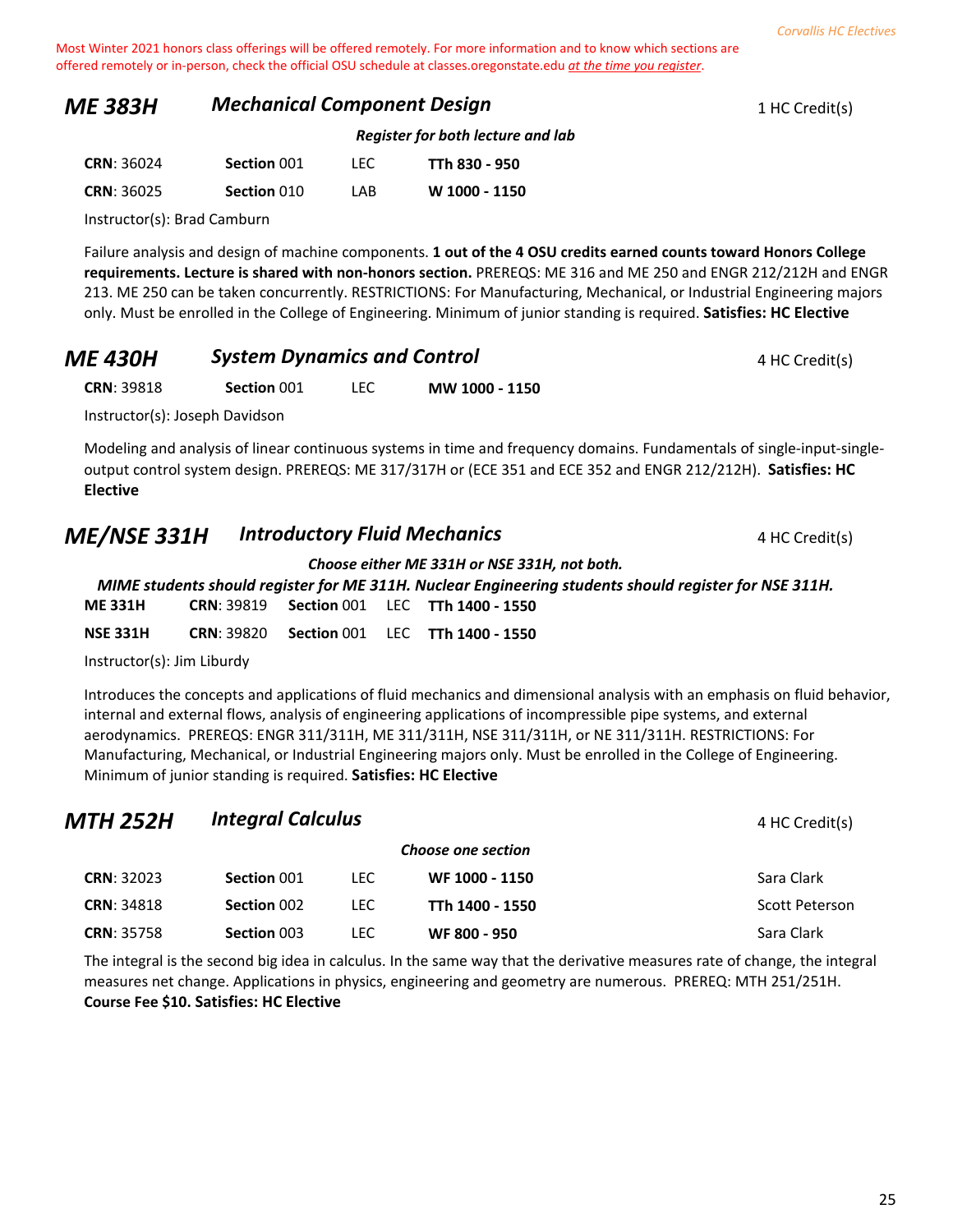| <b>MTH 254H</b> | <b>Vector Calculus I</b> | 4 HC Credit(s) |
|-----------------|--------------------------|----------------|
|-----------------|--------------------------|----------------|

**CRN**: 33312 **Section** 001 LEC **WF 1000 - 1150**

Instructor(s): Dan Rockwell

Vectors and geometry: coordinate systems, scalar product. Real-Valued Functions of Several Variables: partial and directional derivatives, gradient, extreme values. Multiple Integrals: change of coordinates, applications. Vector valuedfunctions: arc length and curvature of space curves, normal and tangential components of acceleration. PREREQ: MTH 252/252H. **Course Fee \$10. Satisfies: HC Elective**

| <b>MTH 255H</b>   | <b>Vector Calculus II</b> |                | 4 HC Credit(s) |
|-------------------|---------------------------|----------------|----------------|
| <b>CRN: 33165</b> | Section 001               | WF 1400 - 1550 |                |

Instructor(s): Hoewoon Kim

Introduction to vector analysis: line integrals and work, conservative fields, surface integrals and flux, divergence, curl, and the theorems of Gauss and Stokes. Emphasis on geometric intuition, not just computation. Especially suitable for those with an interest in physics and engineering, as well as mathematics. PREREQ: MTH 254/254H. **Course Fee \$10. Satisfies: HC Elective**

| <b>MTH 256H</b>   | <b>Applied Differential Equations</b> |      |                    | 4 HC Credit(s) |
|-------------------|---------------------------------------|------|--------------------|----------------|
|                   |                                       |      | Choose one section |                |
| <b>CRN: 32024</b> | Section 001                           | LEC. | WF 1200 - 1350     | Filix Maisch   |
| <b>CRN: 35339</b> | Section 003                           | LEC. | WF 1600 - 1750     | Filix Maisch   |

First order linear and nonlinear equations, and second order and higher order linear equations, Laplace transform, and applications appropriate for science and engineering. PREREQ: MTH 254/254H. **Satisfies: HC Elective**

| MTH 264H                      | <b>Introduction to Matrix Algebra</b> | 2 HC Credit(s) |                                          |  |
|-------------------------------|---------------------------------------|----------------|------------------------------------------|--|
| <b>CRN: 38118</b>             | Section 001                           | LEC.           | $WF 1200 - 1350$<br>Meets weeks 1-5 only |  |
| Instructor(s): Torrey Iohnson |                                       |                |                                          |  |

Instructor(s): Torrey Johnson

Introduction to matrix algebra: systematic solution to systems of linear equations; linear transformations; eigenvalue problems. **Meets weeks 1-5 only.** PREREQS: MTH 252/252H. MTH 254/254H is recommended. **Satisfies: HC Elective**

| <b>MTH 265H</b>   | <b>Introduction to Series</b> |      |                                         | 2 HC Credit(s) |
|-------------------|-------------------------------|------|-----------------------------------------|----------------|
| <b>CRN: 38119</b> | Section 001                   | LEC. | WF 1200 - 1350<br>Meets weeks 6-10 only |                |

Instructor(s): Torrey Johnson

Convergence and divergence of numerical series, including geometric series. Series of functions. Power series and their analytic properties. Taylor series expansions and Taylor polynomials. **Meets weeks 6-10 only.** PREREQS: MTH 252/252H. **Satisfies: HC Elective**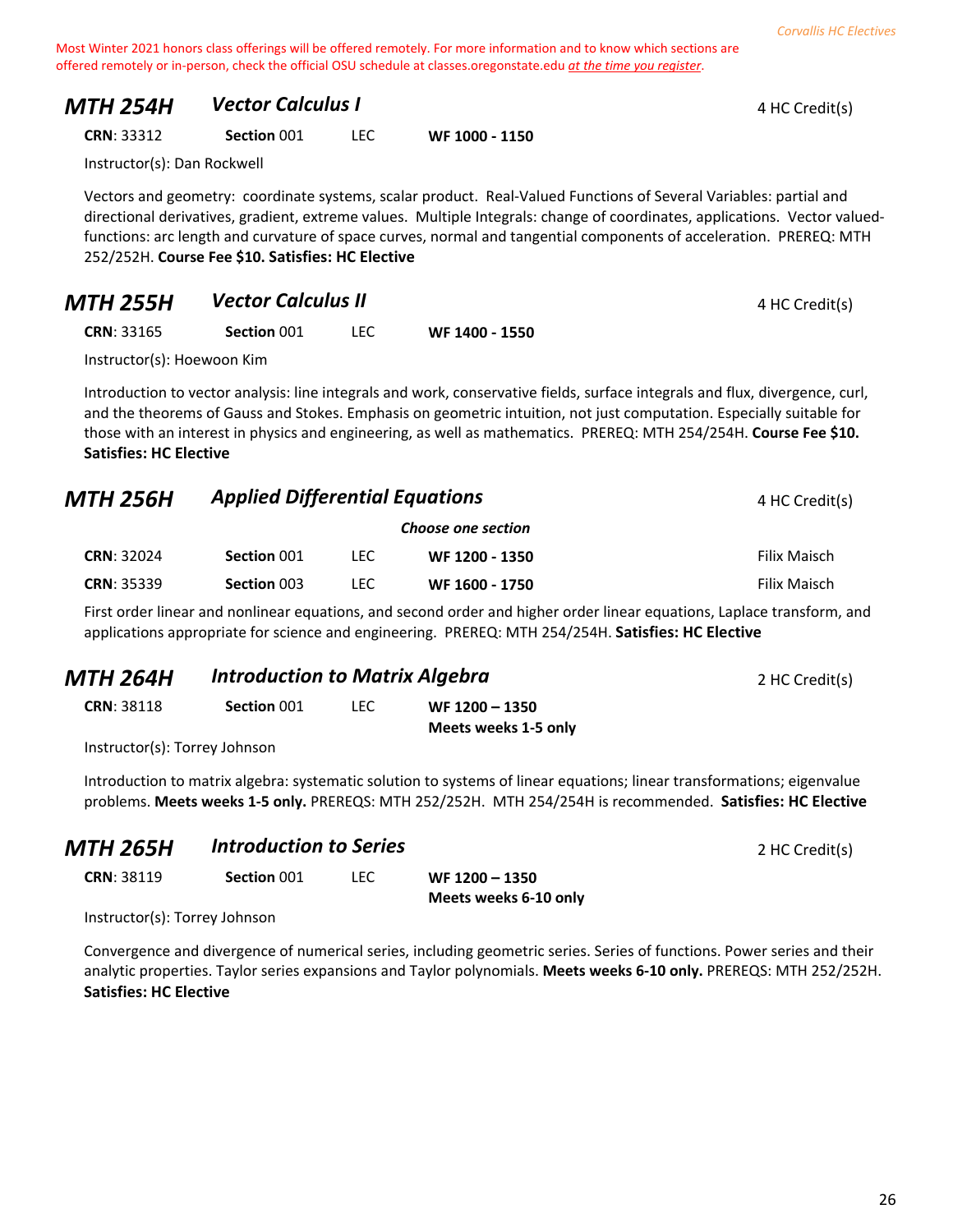27

Most Winter 2021 honors class offerings will be offered remotely. For more information and to know which sections are offered remotely or in-person, check the official OSU schedule at classes.oregonstate.edu *at the time you register*.

# **NSE/ME 331H Introductory Fluid Mechanics 1 1 According to ALC Credit(s)**

*Choose either ME 331H or NSE 331H, not both.*

*MIME students should register for ME 311H. Nuclear Engineering students should register for NSE 311H.* **ME 331H CRN**: 39819 **Section** 001 LEC **TTh 1400 - 1550 NSE 331H CRN**: 39820 **Section** 001 LEC **TTh 1400 - 1550**

Instructor(s): Jim Liburdy

Introduces the concepts and applications of fluid mechanics and dimensional analysis with an emphasis on fluid behavior, internal and external flows, analysis of engineering applications of incompressible pipe systems, and external aerodynamics. PREREQS: ENGR 311/311H, ME 311/311H, NSE 311/311H, or NE 311/311H. RESTRICTIONS: For Manufacturing, Mechanical, or Industrial Engineering majors only. Must be enrolled in the College of Engineering. Minimum of junior standing is required. **Satisfies: HC Elective**

| <b>PSY 202H</b>        | <b>General Psychology</b> |     |                 | 4 HC Credit(s) |
|------------------------|---------------------------|-----|-----------------|----------------|
| <b>CRN: 39838</b>      | Section 001               | LEC | TTh 1200 - 1350 |                |
| Instructor(s): Juan Hu |                           |     |                 |                |

Scientific study of behavior and experience. Motivation and emotion; personality; social psychology, human development, psychopathology and psychotherapy. **Satisfies: HC Elective**

| <b>PSY 298H</b>   | <b>Quantitative Methods in Psychological Science</b> |  |                 | 4 HC Credit(s) |
|-------------------|------------------------------------------------------|--|-----------------|----------------|
| <b>CRN: 39923</b> | Section 001                                          |  | TTh 1200 - 1350 |                |

Instructor(s): Jason McCarley

Foundational course explores quantitative methods in psychological science to prepare students for further study in research methods in psychological science. Topics include descriptive statistics, hypothesis testing, correlation, one-way or two-way ANOVA, regression, controversies and emerging practices in open psychological science. PREREQS: PSY 201/201H and PSY 202/202H and MTH 105 and ST 201 and (PHL 121. WR 222, or WR 327/327H). **Satisfies: HC Elective**

| <b>PSY 340H</b>    | <b>Cognitive Psychology</b> |  |                 | 4 HC Credit(s) |
|--------------------|-----------------------------|--|-----------------|----------------|
| <b>CRN</b> : 38123 | Section 001                 |  | TTh 1000 - 1150 |                |

Instructor(s): Jason McCarley

We will explore theories and findings from cognitive psychology—the study of the mind—and consider what they tell us about real-world tasks such as driving, studying, making financial decisions, or giving eyewitness testimony. Along the way, we will recreate some classical experiments on attention, memory, and decision making, and read some cuttingedge research on the role of our mental processes in our everyday performance. PREREQS: PSY 201 and PSY 202/202H. RESTRICTIONS: Minimum of Sophomore standing required. **Satisfies: HC Elective**

| <b>PSY 399H</b> | <b>Honors Psychology Research</b> | 1 HC Credit(s) |
|-----------------|-----------------------------------|----------------|
|-----------------|-----------------------------------|----------------|

**CRN**: 39842 **Section** 001 LEC **M 1500 - 1550**

Instructor(s): Juan Hu

Explore opportunities in research labs and develop essential research skills necessary to be a productive member of a research team. Discuss how undergraduate theses are completed in research labs. Document skills for graduate school and job applications. **Graded: P/N. Satisfies: HC Elective**